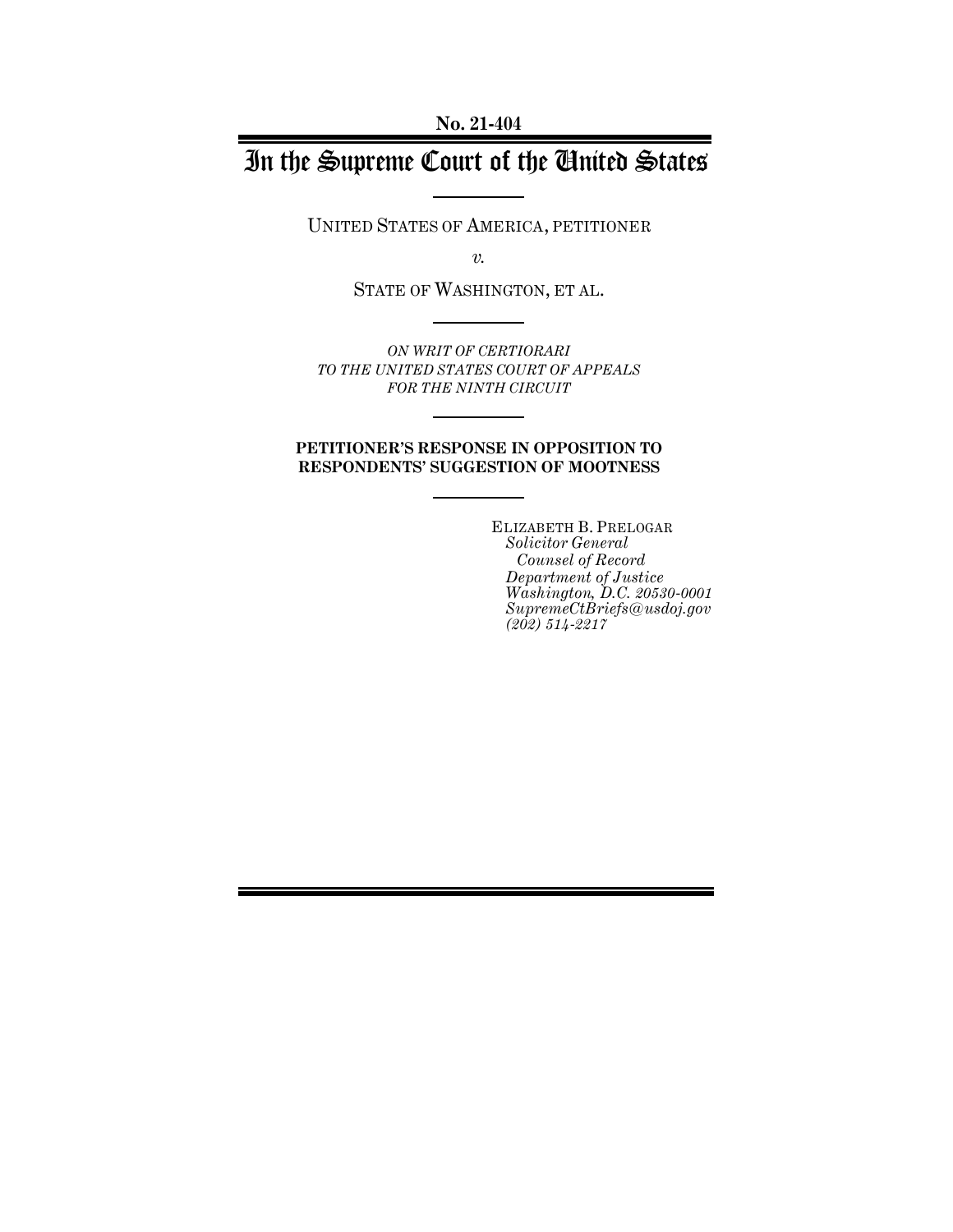## **TABLE OF CONTENTS**

Page

| A. Respondents have not met their burden to show   |  |
|----------------------------------------------------|--|
|                                                    |  |
| B. Although the practical importance of this case  |  |
| is now more limited than it was at the petition    |  |
| stage, the Court should still resolve the question |  |
|                                                    |  |
|                                                    |  |

## **TABLE OF AUTHORITIES**

## Cases:

| Animal Sci. Prods., Inc. v. Hebei Welcome Pharm.       |  |
|--------------------------------------------------------|--|
|                                                        |  |
| Biden v. Sierra Club, 142 S. Ct. 56 (2021) 18, 20      |  |
| Cardinal Chem. Co. v. Morton Int'l, Inc.,              |  |
|                                                        |  |
| Chafin v. Chafin, 568 U.S. 165 (2013) 11, 14, 18       |  |
| City of Erie v. Pap's A. M., 529 U.S. 277 (2000) 3, 19 |  |
|                                                        |  |
| Davenport v. Washington Educ. Ass'n,                   |  |
|                                                        |  |
| Dawson v. Steager, 139 S. Ct. 698 (2019)  16, 17       |  |
| Decker v. Northwest Envt'l Def. Ctr.,                  |  |
|                                                        |  |
| Dennis v. Department of Labor & Indus.,                |  |
|                                                        |  |
| Ellis v. Brotherhood of Ry. Clerks,                    |  |
|                                                        |  |
|                                                        |  |

## (I)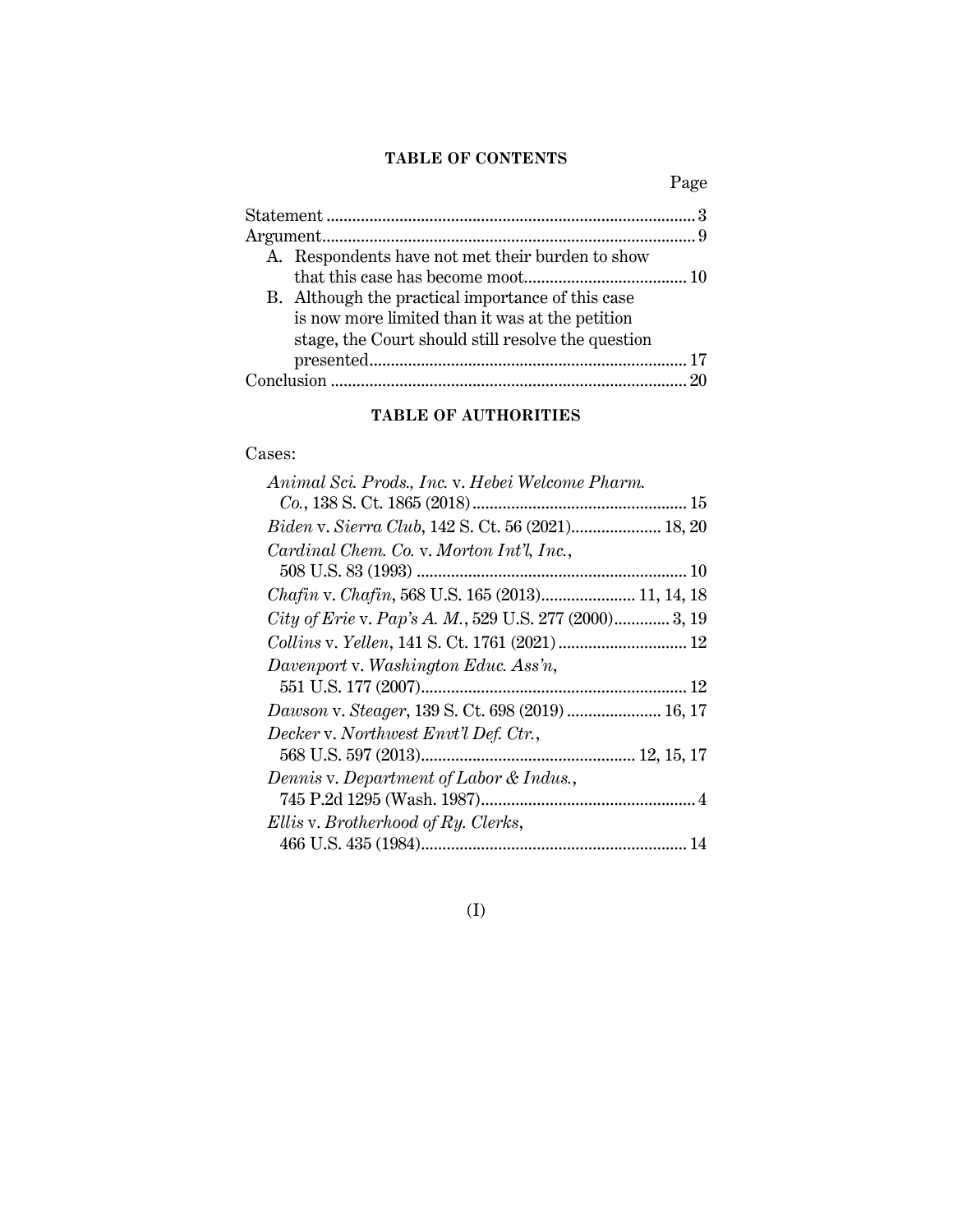| Cases-Continued:<br>Page                                                                 |  |
|------------------------------------------------------------------------------------------|--|
| Goodyear Atomic Corp. v. Miller,                                                         |  |
|                                                                                          |  |
| Knox v. SEIU, 567 U.S. 298 (2012) 11, 14, 19                                             |  |
|                                                                                          |  |
| McCulloch v. Maryland,                                                                   |  |
|                                                                                          |  |
|                                                                                          |  |
| Mission Prod. Holdings, Inc. v. Tempnology, LLC,                                         |  |
| New York State Rifle & Pistol Ass'n, Inc. v. City of                                     |  |
| North Carolina v. Covington,                                                             |  |
| Northeastern Fla. Chapter of the Associated Gen.<br>Contractors v. City of Jacksonville, |  |
|                                                                                          |  |
| United States v. County of Fresno,                                                       |  |
|                                                                                          |  |
| Zivotofsky v. Clinton, 566 U.S. 189 (2012) 18                                            |  |

Constitution and statutes:

| Federal Employees' Compensation Act, |  |
|--------------------------------------|--|
|                                      |  |
|                                      |  |
|                                      |  |
|                                      |  |
|                                      |  |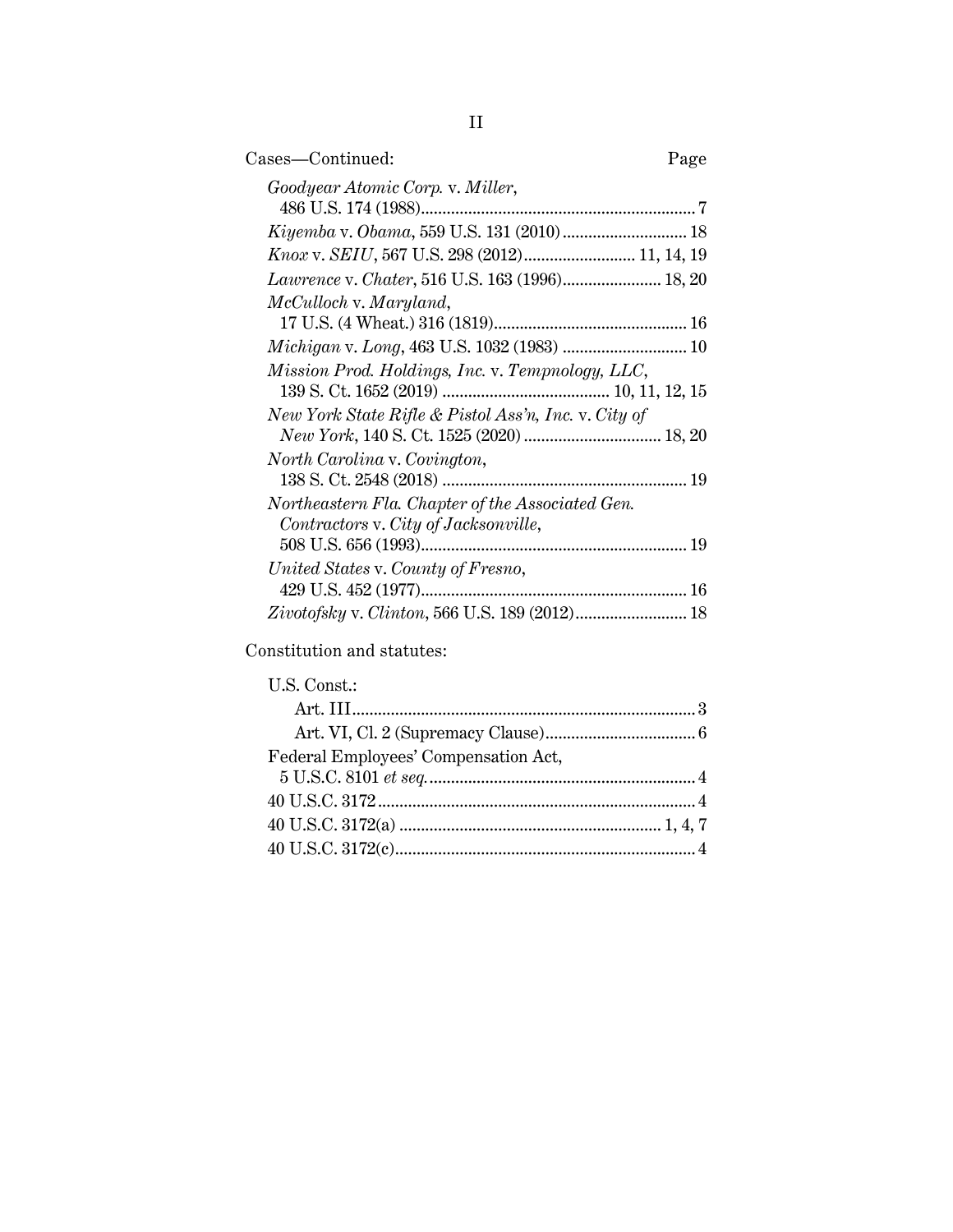| Statutes-Continued:<br>Page                     |
|-------------------------------------------------|
| Washington Industrial Insurance Act,            |
| Wash. Rev. Code Ann. § 51.04.010 et seq.        |
|                                                 |
|                                                 |
|                                                 |
|                                                 |
|                                                 |
|                                                 |
|                                                 |
|                                                 |
|                                                 |
|                                                 |
|                                                 |
|                                                 |
|                                                 |
|                                                 |
| H.B. 1723, 65th Leg., Reg. Sess. (2018)  passim |
|                                                 |
|                                                 |
|                                                 |
|                                                 |
| S.B. 5890, 67th Leg., Reg. Sess. (2022)  passim |
|                                                 |
|                                                 |
|                                                 |
|                                                 |

Miscellaneous:

| Final Bill Report: SSB 5890,                   |  |
|------------------------------------------------|--|
|                                                |  |
| Press Release, Washington Governor Jay Inslee, |  |
|                                                |  |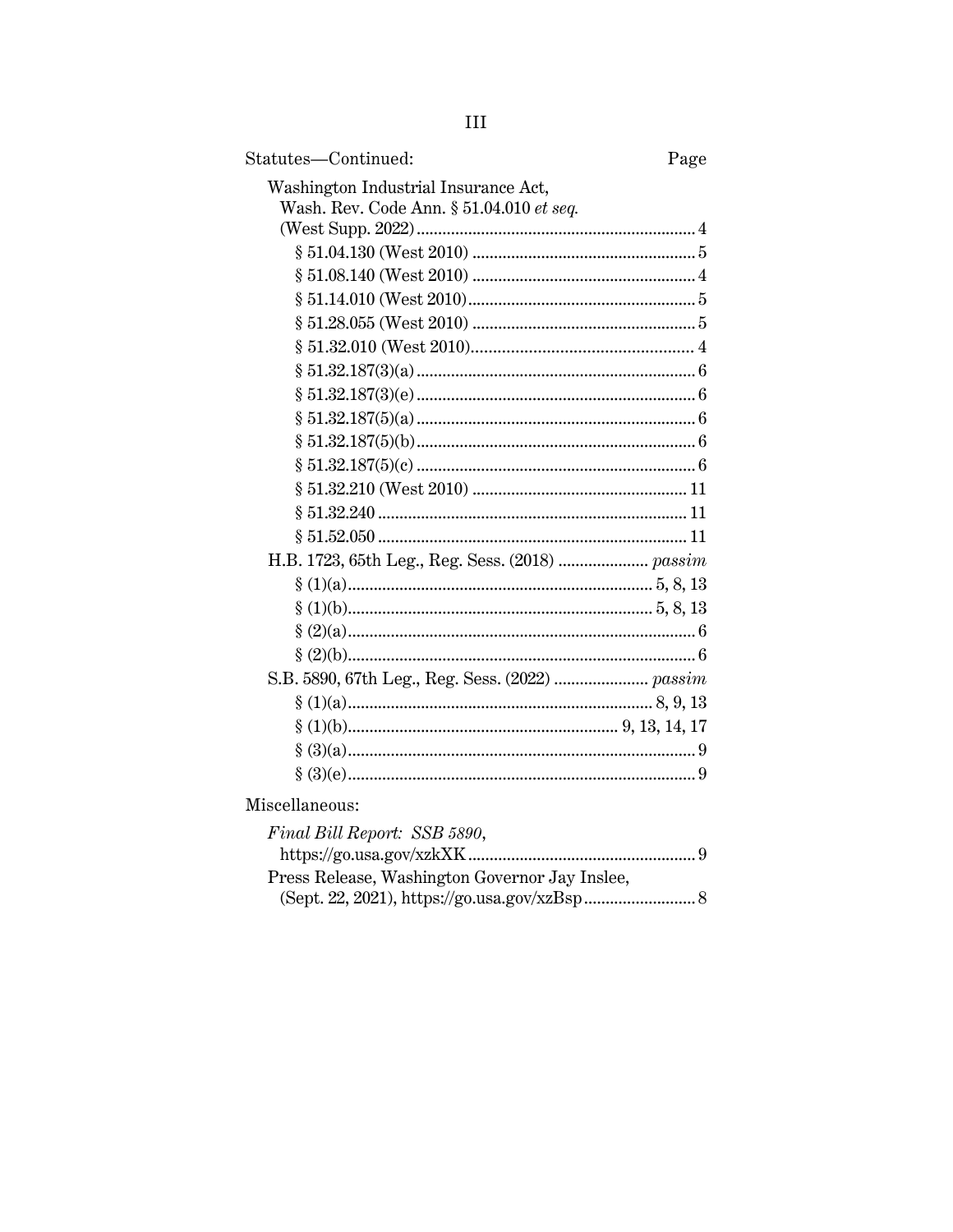| Miscellaneous-Continued:                                                                                 | Page |
|----------------------------------------------------------------------------------------------------------|------|
| Press Release, Washington State Office of the Att'y<br>Gen. (Sept. 14, 2021), https://go.usa.gov/xzBs9 8 |      |
| Senate Bill Report: SSB 5890 (Feb. 12, 2022),                                                            | - 9  |
| Washington State Legislature, Bill Information:                                                          |      |
| 13C Charles Alan Wright et al., Federal Practice<br>and Procedure (2008)                                 |      |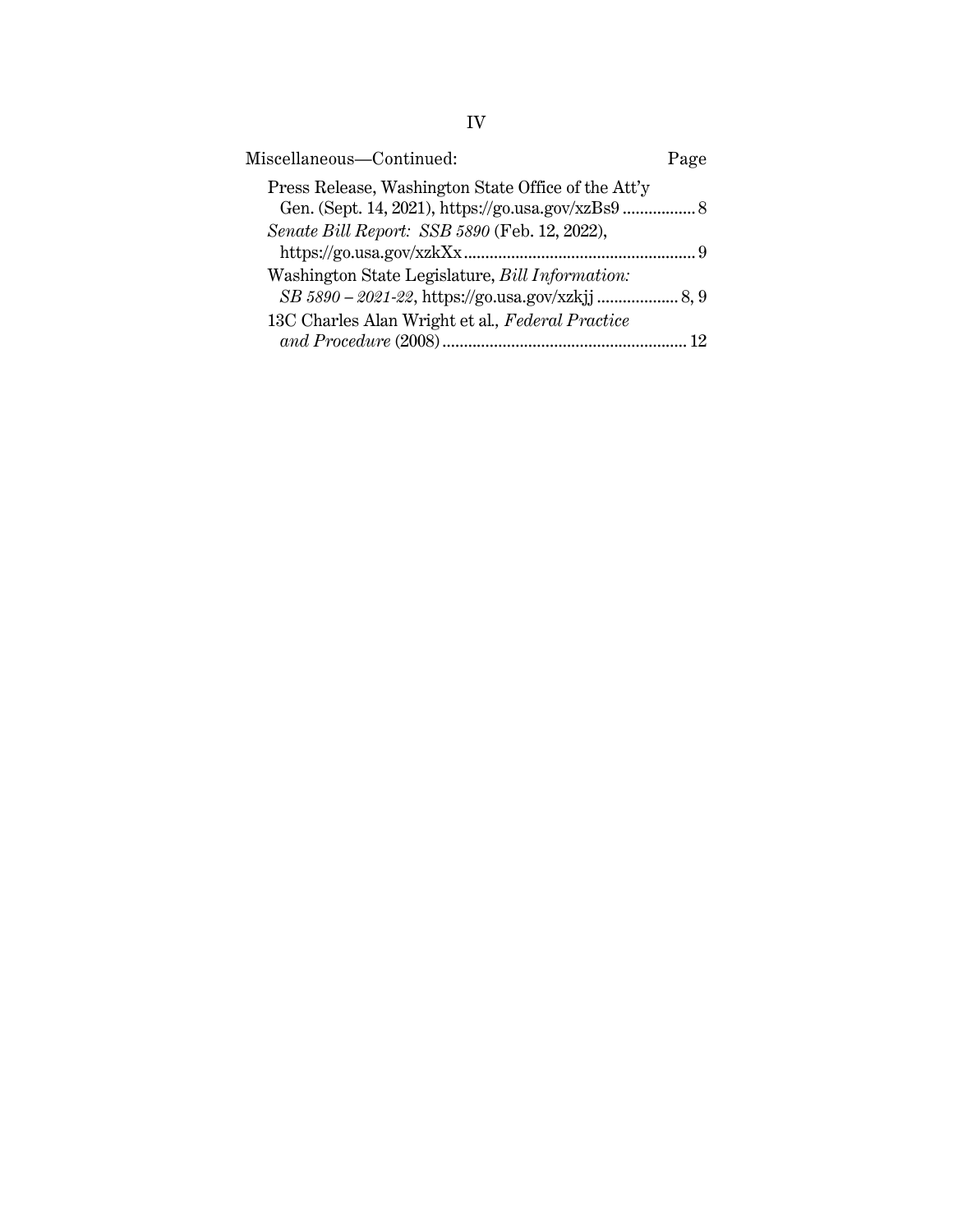## In the Supreme Court of the United States

No. 21-404

UNITED STATES OF AMERICA, PETITIONER

*v.*

STATE OF WASHINGTON, ET AL.

*ON WRIT OF CERTIORARI TO THE UNITED STATES COURT OF APPEALS FOR THE NINTH CIRCUIT*

#### **PETITIONER'S RESPONSE IN OPPOSITION TO RESPONDENTS' SUGGESTION OF MOOTNESS**

In 2018, the State of Washington enacted House Bill 1723, 65th Leg., Reg. Sess. (H.B. 1723), which imposed a novel and highly burdensome workers' compensation regime exclusively on the United States and the employers of federal contract workers at the federally owned Hanford site.<sup>1</sup> The United States challenged the state law, contending that it violates principles of federal intergovernmental immunity. The district court and a Ninth Circuit panel rejected the government's challenge, concluding that 40 U.S.C. 3172(a) authorizes States to discriminate against the United States in the

(1)

<sup>&</sup>lt;sup>1</sup> Like earlier filings in this case, this brief uses the term "federal contract workers" to refer to individuals who are employed by private firms that have entered into contracts or subcontracts to perform services for the federal government.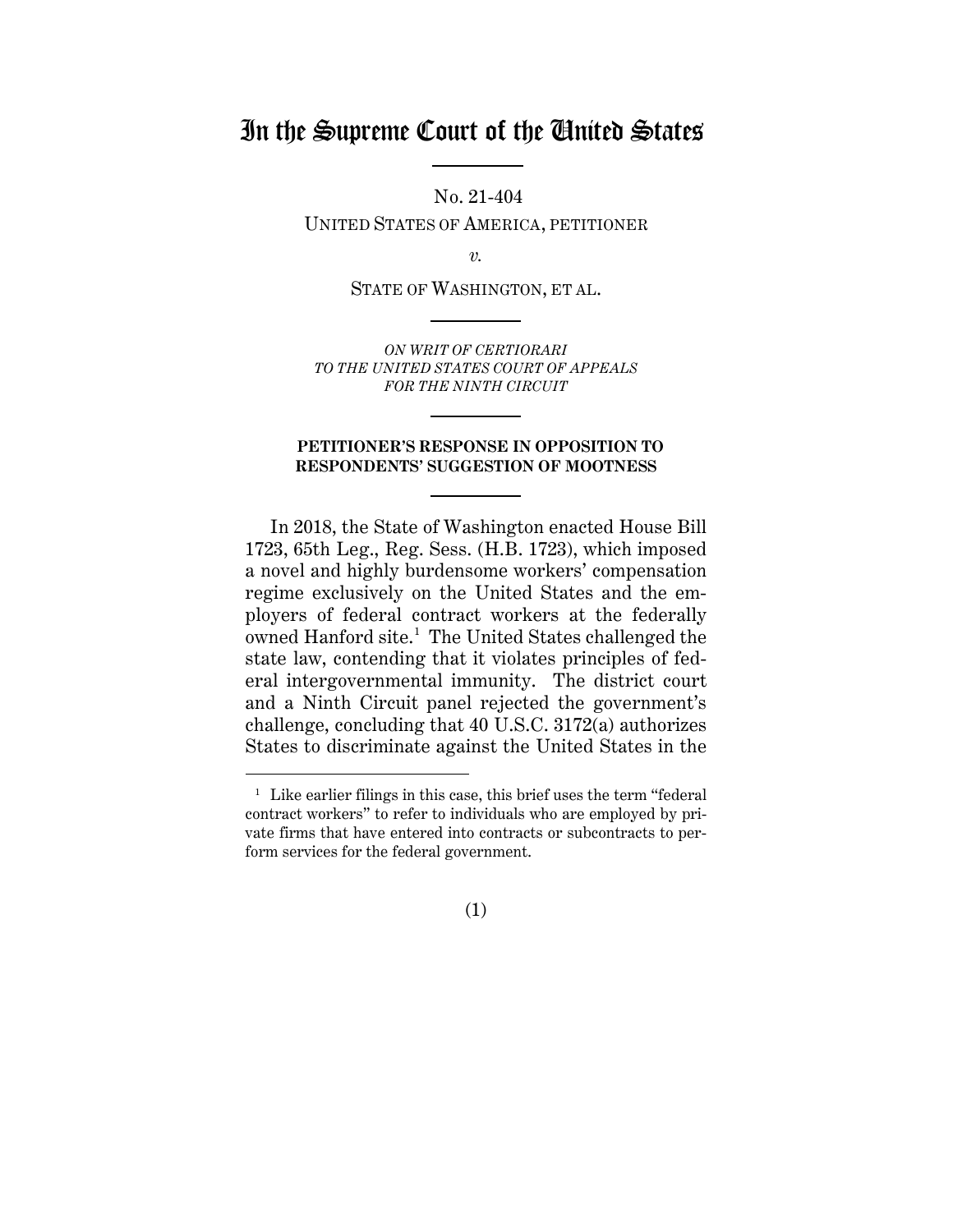application of workers' compensation laws to federal land and facilities.

After the Ninth Circuit denied a petition for rehearing en banc over the dissent of four judges, the United States filed a petition for a writ of certiorari. Respondents filed a brief in opposition arguing that H.B. 1723 was valid and that the Court should deny review. This Court granted the petition in January 2022, and the United States filed its opening brief in February 2022.

On March 11, 2022, the Governor of Washington signed into law Substitute Senate Bill 5890, 67th Leg., Reg. Sess. (S.B. 5890), which preserves the novel and burdensome features of H.B. 1723 but alters the category of workers to whom those rules apply. In a suggestion of mootness filed four days later, respondents contend (Mootness Br. 2) that the State's enactment of S.B. 5890 renders the question on which this Court granted certiorari "entirely hypothetical, so the Court should vacate the Ninth Circuit opinion and remand to the district court for dismissal or consideration of whether the United States has any residual claims."

Respondents' suggestion that the case has become moot is mistaken. H.B. 1723 was in force for nearly four years before the State enacted S.B. 5890. During that time, more than 200 claims were allowed under H.B. 1723, making the United States liable to pay tens of millions of federal taxpayer dollars. The validity of H.B. 1723 is directly relevant to the disposition of those claims, many of which are still on appeal. The question presented is accordingly not moot.

Respondents contend (Mootness Br. 1-2, 16-17) that resolving H.B. 1723's validity will have little practical relevance because S.B. 5890 will subject the United States to liability in every circumstance where H.B.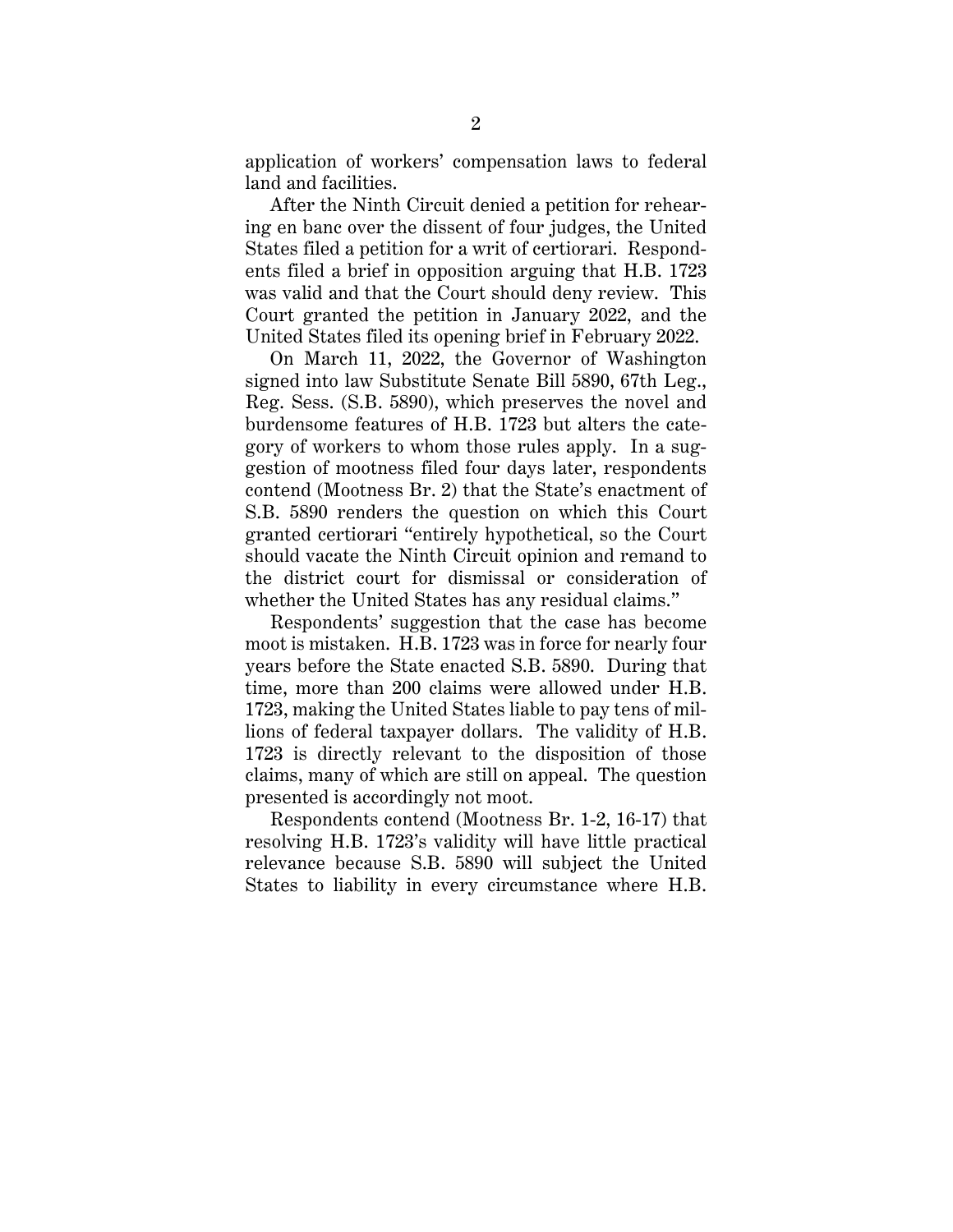1723 previously would have done so. It is far from clear that respondents' assertion is correct. S.B. 5890 contains multiple ambiguities that will ultimately be resolved by state courts and that could result in the exclusion of some federal contract workers who were previously covered by H.B. 1723. In any event, respondents' contentions do not sound in Article III mootness, but rather in equitable discretion. At most, such arguments might support a prudential determination that changed circumstances warrant vacatur of the judgment below and a remand for further proceedings, rather than resolution of the question presented on the merits.

Although a disposition along those lines is available, the better course is to resolve the question that the Court granted certiorari to decide. That is the approach this Court has taken in analogous prior circumstances, where new legislation is not compelled by some other source of law, does not provide relief from the harm alleged in the pending case, and does not reflect a change in policy but is instead apparently prompted by a desire to prevent this Court's review. Under those circumstances, the Court's "interest in preventing litigants from attempting to manipulate the Court's jurisdiction to insulate a favorable decision from review" counsels in favor of maintaining the case on the Court's docket and resolving the parties' dispute on the merits. *City of Erie* v. *Pap's A. M.*, 529 U.S. 277, 288 (2000).

#### **STATEMENT**

1. The United States owns a vast parcel of land, known as the Hanford site, in southeastern Washington State. Acquired as part of the Manhattan Project during World War II, the site long supported plutonium production for nuclear weapons. The production facilities were decommissioned at the end of the Cold War,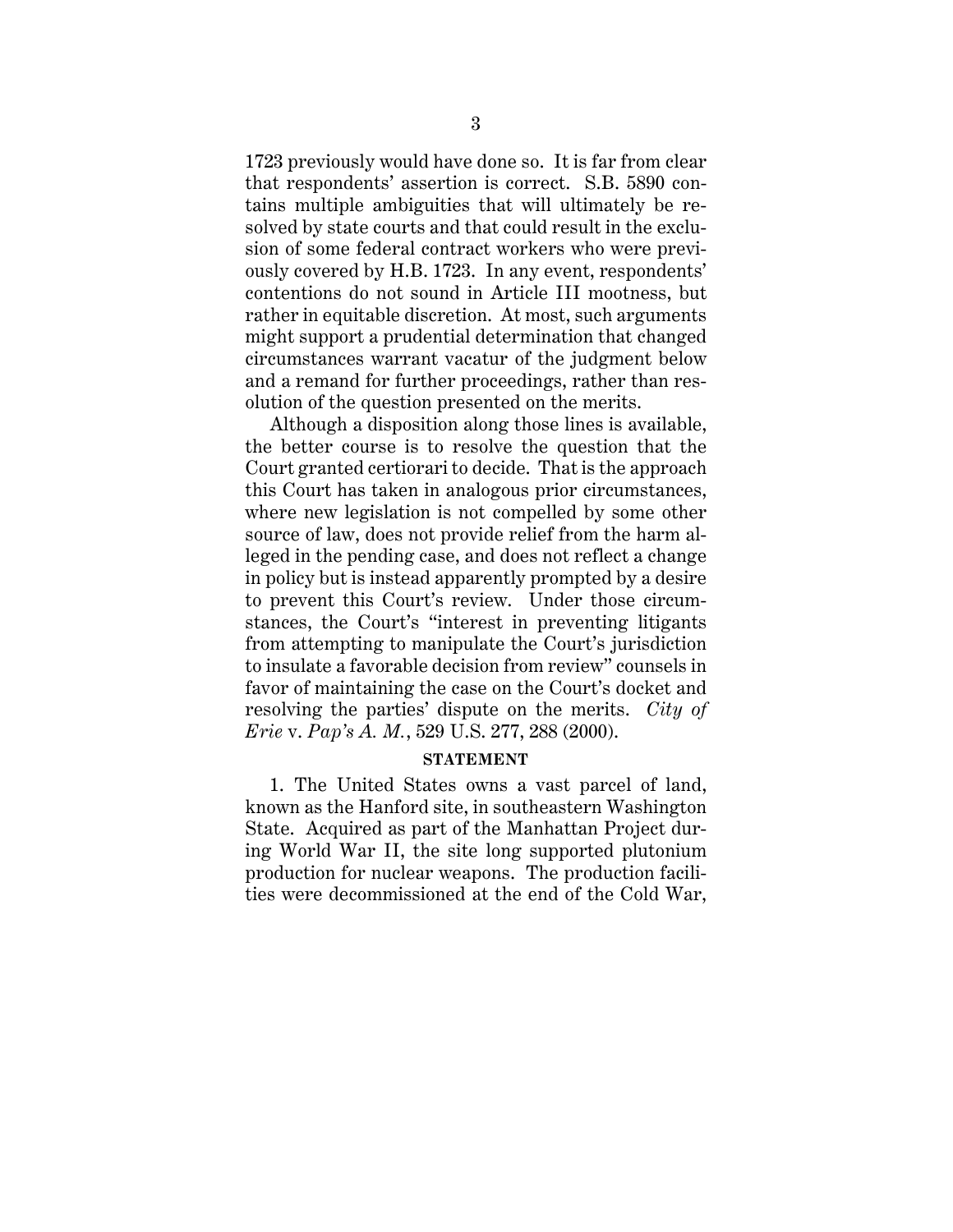and the site is now home to a major cleanup operation carried out largely by federal contract workers. A small number of federal employees from the U.S. Department of Energy (DOE), state inspectors, and employees of private firms not affiliated with the cleanup also work on and around the site. See U.S. Opening Br. 3-7.

Non-federal employees at the Hanford site, including federal contract workers, receive workers' compensation coverage through the Washington Industrial Insurance Act (WIIA), Wash. Rev. Code Ann. § 51.04.010 *et seq.*<sup>2</sup> Authorization to apply the WIIA on federal land derives from 40 U.S.C. 3172(a), which provides that the "state authority charged with enforcing and requiring compliance with the state workers' compensation laws" may "apply" those laws to federal land and facilities in the State "in the same way and to the same extent as if the premises were under the exclusive jurisdiction of the State." See U.S. Opening Br. 7-9.<sup>3</sup>

Employees covered by the WIIA are generally entitled to workers' compensation benefits if they suffer an injury or illness "in the course of [their] employment." Wash. Rev. Code Ann. § 51.32.010. To obtain benefits for an "[o]ccupational disease," *id.* § 51.08.140, a worker must show that her condition was "probably, as opposed to possibly, caused by [her] employment," *Dennis* v. *Department of Labor & Indus.*, 745 P.2d 1295, 1301 (Wash.

<sup>&</sup>lt;sup>2</sup> All citations to the Revised Code of Washington Annotated are to the most recent version of the published code in which the cited provisions appear.

<sup>&</sup>lt;sup>3</sup> Federal employees at the Hanford site receive workers' compensation coverage through the Federal Employees' Compensation Act (FECA), 5 U.S.C. 8101 *et seq.* Section 3172's authorization to apply state workers' compensation law to federal land and facilities does not affect FECA's coverage, see 40 U.S.C. 3172(c), so federal employees are not affected by this case, accord Mootness Br. 10.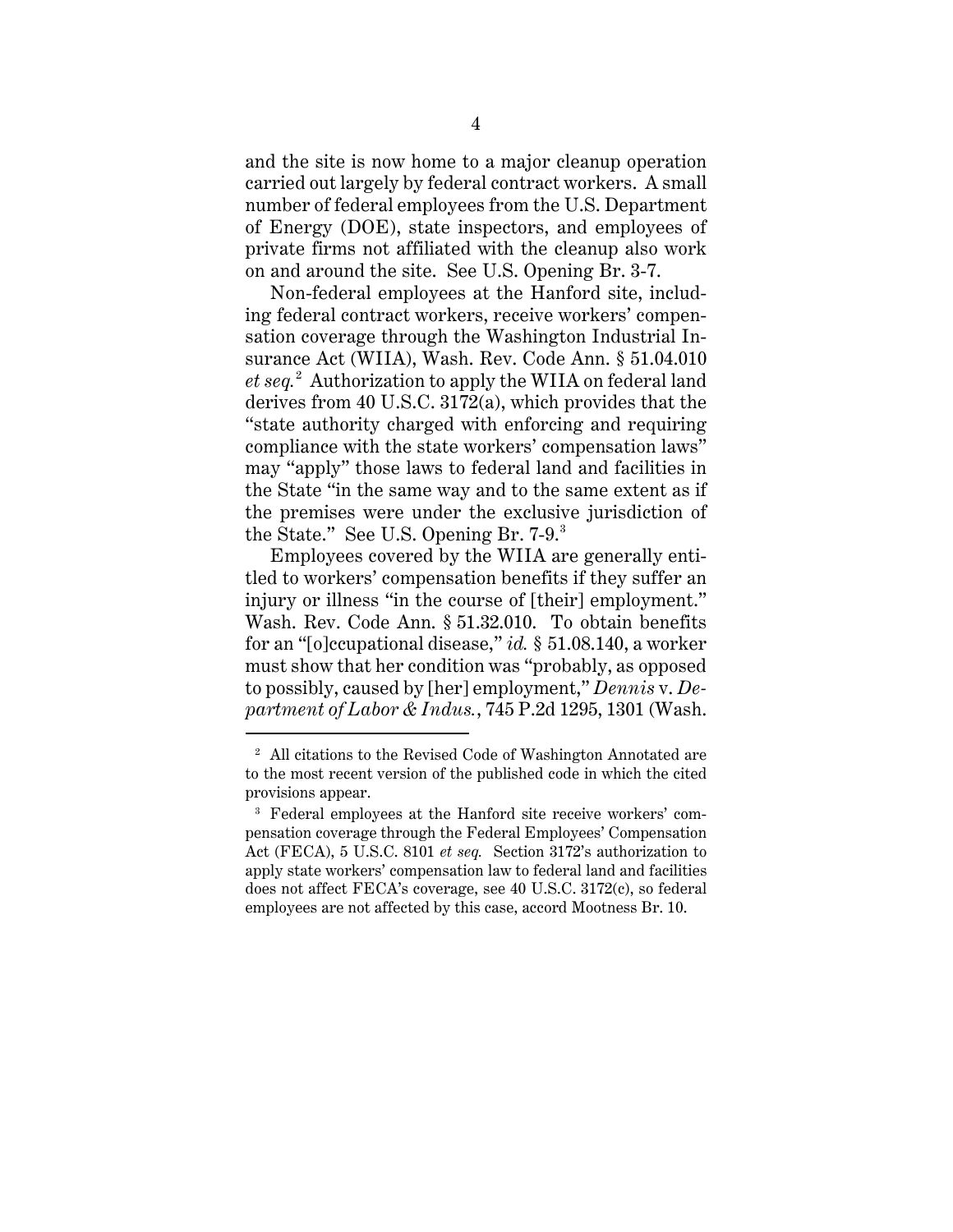1987) (en banc). A claim for occupational-disease benefits is generally subject to a two-year statute of limitations. Wash. Rev. Code Ann. § 51.28.055.

Employers covered by the WIIA are required to provide workers' compensation coverage either by paying premiums to a state-administered benefits fund, or by self-insuring and paying benefits directly to their employees. Wash. Rev. Code Ann. § 51.14.010. DOE may serve as the self-insured employer of federal contract workers at Hanford even though they are not federal employees. *Id.* § 51.04.130. DOE assumes that role for most federal contract workers at Hanford. Pet. App. 6a. Private firms that employ federal contract workers outside of that arrangement pay for workers' compensation coverage in the first instance and are then reimbursed by DOE. *Ibid.*; see U.S. Opening Br. 9.

2. For decades, the WIIA applied to federal contract workers at Hanford in the same way that it applied to other workers there and elsewhere in the State. In 2018, however, the Washington legislature enacted H.B. 1723. That law retroactively amended the WIIA exclusively for "United States department of energy Hanford site workers," defined to "mean[] any person \* \* \* who was engaged in the performance of work, either directly or indirectly, for the United States" at specified locations within the Hanford site "for at least one eighthour shift." § (1)(b). The specified locations include most of the Hanford site, "excluding leased land, stateowned lands, and lands owned by the Bonneville Power Administration."  $\S(1)(a)$ .

H.B. 1723 dramatically changed the workers' compensation regime applicable to Hanford federal contract workers. It replaced the requirement that workers establish a causal link between their diseases and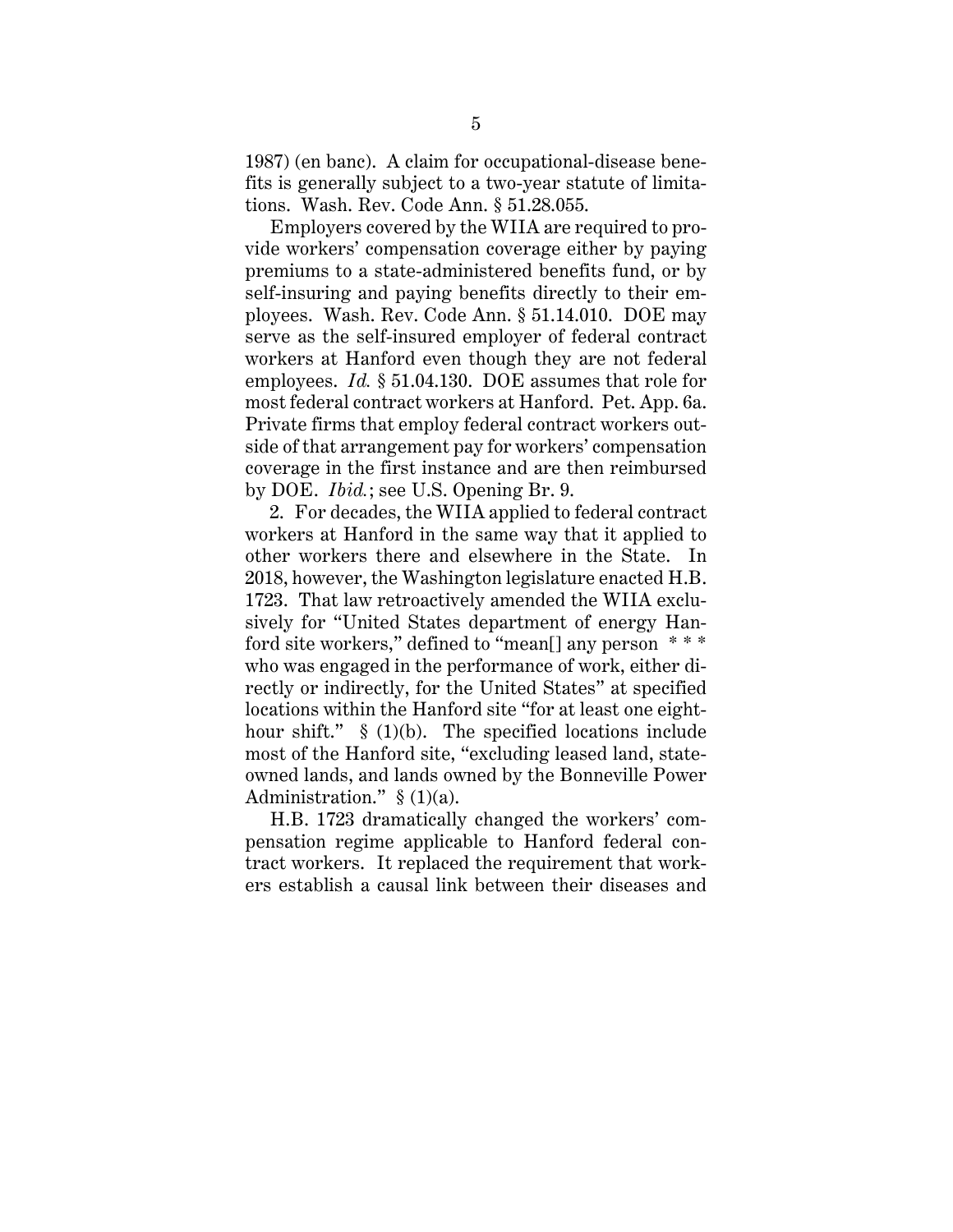their employment with "a prima facie presumption that" covered workers who develop a broad range of medical conditions—including "[r]espiratory disease" and "[n]eurological disease"—have "occupational diseases" entitling them to workers' compensation benefits.  $\S$  (2)(a); Wash. Rev. Code Ann.  $\S$  51.32.187(3)(a) and (e). That presumption "may be rebutted" only "by clear and convincing evidence" that the illness had a different cause. H.B. 1723  $\S$  (2)(b). The presumption applies "for the lifetime" of a covered worker, "without regard to the date of last injurious exposure or claim filing." Wash. Rev. Code Ann. § 51.32.187(5)(a) and (c). A "worker or the survivor of a worker who has died as a result of one of the conditions or diseases listed in" H.B. 1723 "and whose claim was denied" previously "can file a new claim for the same exposure and contended condition or disease." *Id.* § 51.32.187(5)(b).

Taken together, H.B. 1723's changes made it far easier for Hanford federal contract workers to obtain workers' compensation benefits. H.B. 1723 consequently exposed the employers of federal contract workers—and ultimately the United States—to massive new costs not incurred by similarly situated state and private employers. See U.S. Opening Br. 10-12.

3. The United States sued respondents in federal district court, alleging that H.B. 1723 imposes burdens on the federal government and its contractors in violation of intergovernmental-immunity principles. Pet. App. 76a; see J.A. 28-41. Among other relief, the United States sought a declaration that H.B. 1723 is unlawful and an injunction barring its enforcement. J.A. 40-41.

The district court agreed with the government that "the Supremacy Clause prohibits states from \* \* \* dis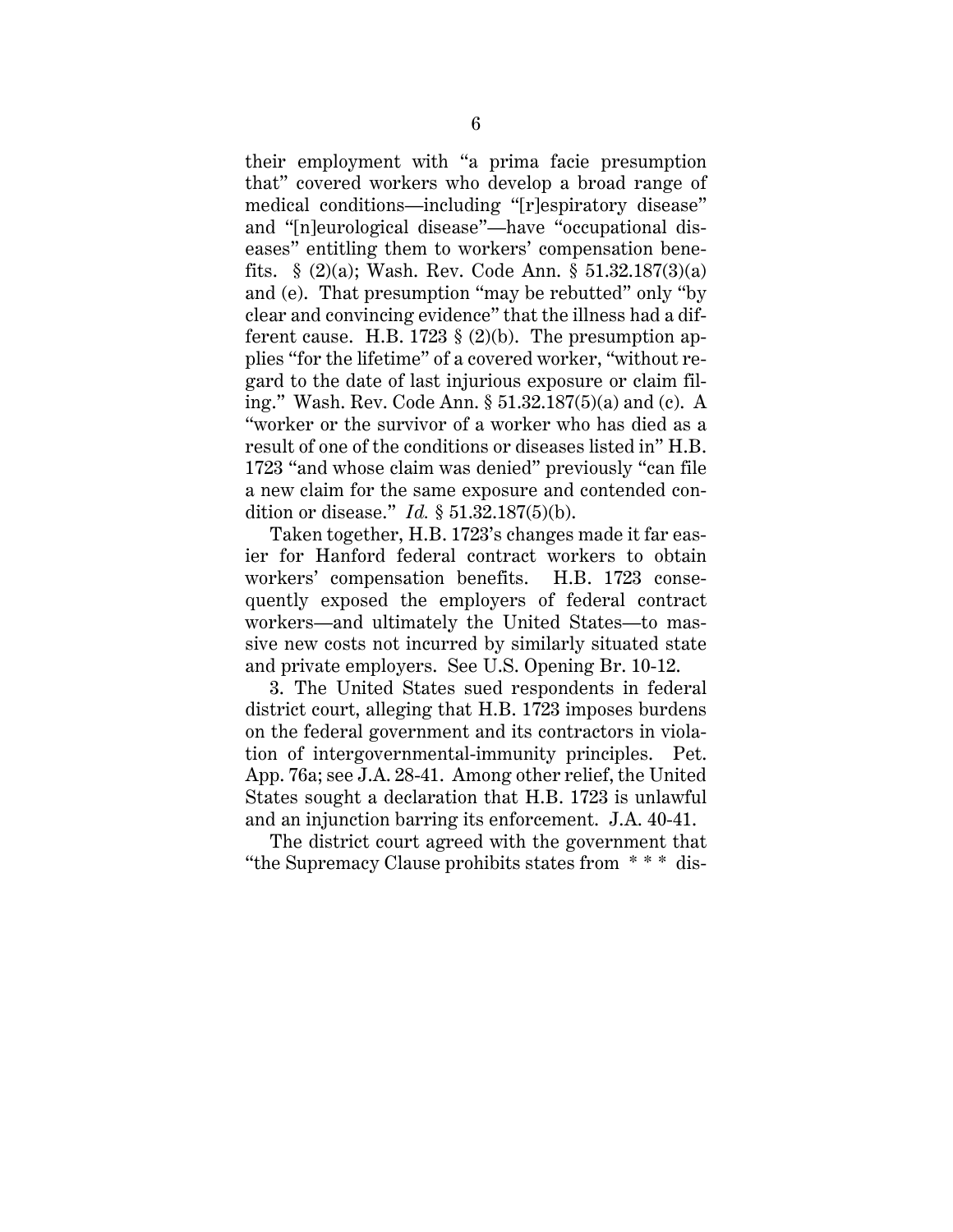criminating against \* \* \* the federal government," except where Congress has provided "clear and unambiguous authorization" to do so. Pet. App. 79a. The court concluded, however, that 40 U.S.C. 3172(a) provides such authorization for H.B. 1723. Pet. App. 80a. In the court's view, Section 3172(a) allows a State to "regulate federal lands within its geographical boundaries with all the tools that could be brought to bear on non-federally owned land," even if the result is discrimination against the federal government or against firms with which it contracts. *Ibid.* The district court accordingly granted summary judgment to respondents. *Id.* at 81a.

A Ninth Circuit panel affirmed. Pet. App. 1a-20a. The panel stated that "whether HB 1723 violates the doctrine of intergovernmental immunity" depends on whether Section 3172(a) clearly and unambiguously authorizes state "workers' compensation laws that apply uniquely to the workers of those with whom the Federal Government deals." *Id.* at 10a. Like the district court, the panel understood Section 3172(a) to allow a State "to apply workers' compensation laws to federal land located in the State, without limitation," subject only to "constitutional constraints" *other than* intergovernmental immunity. *Id.* at 18a-19a.

The Ninth Circuit panel subsequently amended one sentence of its opinion in response to a petition for rehearing en banc, see Pet. App. 22a, and the court of appeals denied rehearing over the dissent of four judges, *id.* at 23a. The dissenting judges described the panel's holding as an "egregious" error that construed Section 3172(a) to "mean the exact opposite of what its words say," and that "defied" this Court's "directly controlling" decision in *Goodyear Atomic Corp.* v. *Miller*, 486 U.S. 174 (1988). Pet. App. 38a-40a.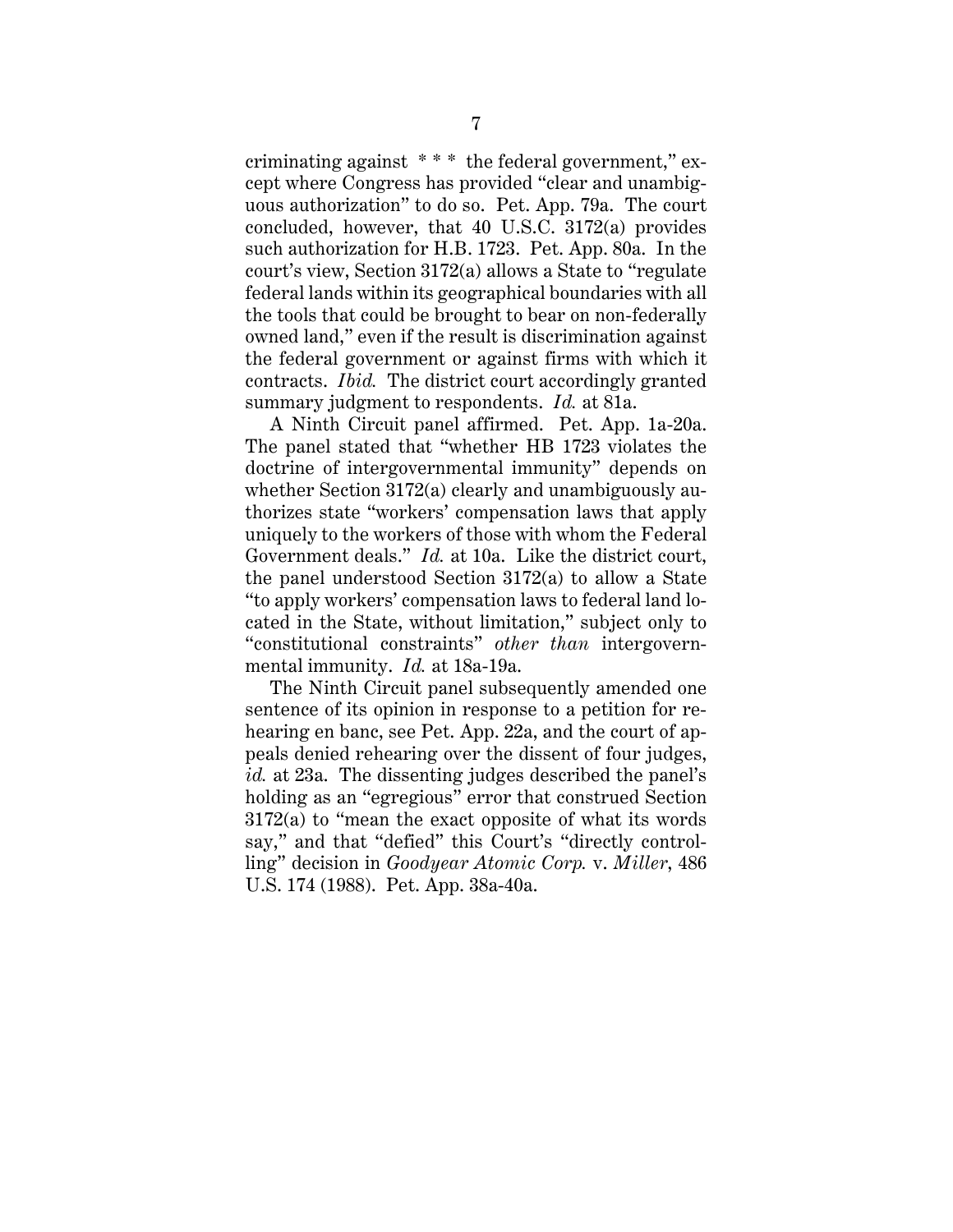On September 8, 2021, the United States filed a petition for a writ of certiorari. In response, the Attorney General of Washington indicated that the State would defend the law, see Sept. 14, 2021 Press Release, https://go.usa.gov/xzBs9, and the Governor of Washington (a respondent in this Court) "applaud[ed]" the Attorney General's "commitment to defending this state law," Sept. 22, 2021 Press Release, https://go.usa.gov/ xzBsp. Respondents thereafter filed a brief in opposition that defended (Br. in Opp. 1-3, 24-32) the Ninth Circuit's reasoning and the legality of H.B. 1723. On January 10, 2022, this Court granted the petition.

4. Eight days later, Washington state legislators introduced a bill—which ultimately became S.B. 5890—to amend the scope of H.B. 1723. See Washington State Legislature, *Bill Information: SB 5890 – 2021-22* (*Bill Information*), https://go.usa.gov/xzkjj. As relevant here, S.B. 5890 leaves in place the workers' compensation regime created by H.B. 1723 (*e.g.*, the prima facie presumption of benefits eligibility for covered medical conditions, the lifetime eligibility period, and the entitlement of survivors to obtain benefits), but amends the provision specifying which workers are covered by that regime. While H.B. 1723 had defined the universe of covered workers based on performing "work, either directly or indirectly, for the United States" at the "'Hanford site,"  $\S(1)(a)$  and (b), S.B. 5890 bases coverage on "working at a radiological hazardous waste facility for at least an eight hour shift \* \* \* , including conducting an inspection of the facility,"  $\S(1)(a)$ . S.B. 5890 defines a "radiological hazardous waste facility" to "mean[] any structure and its lands where high-level radioactive waste as defined by 33 U.S.C. [] 1402 or mixed waste as defined by [Washington Administrative Code (WAC) §]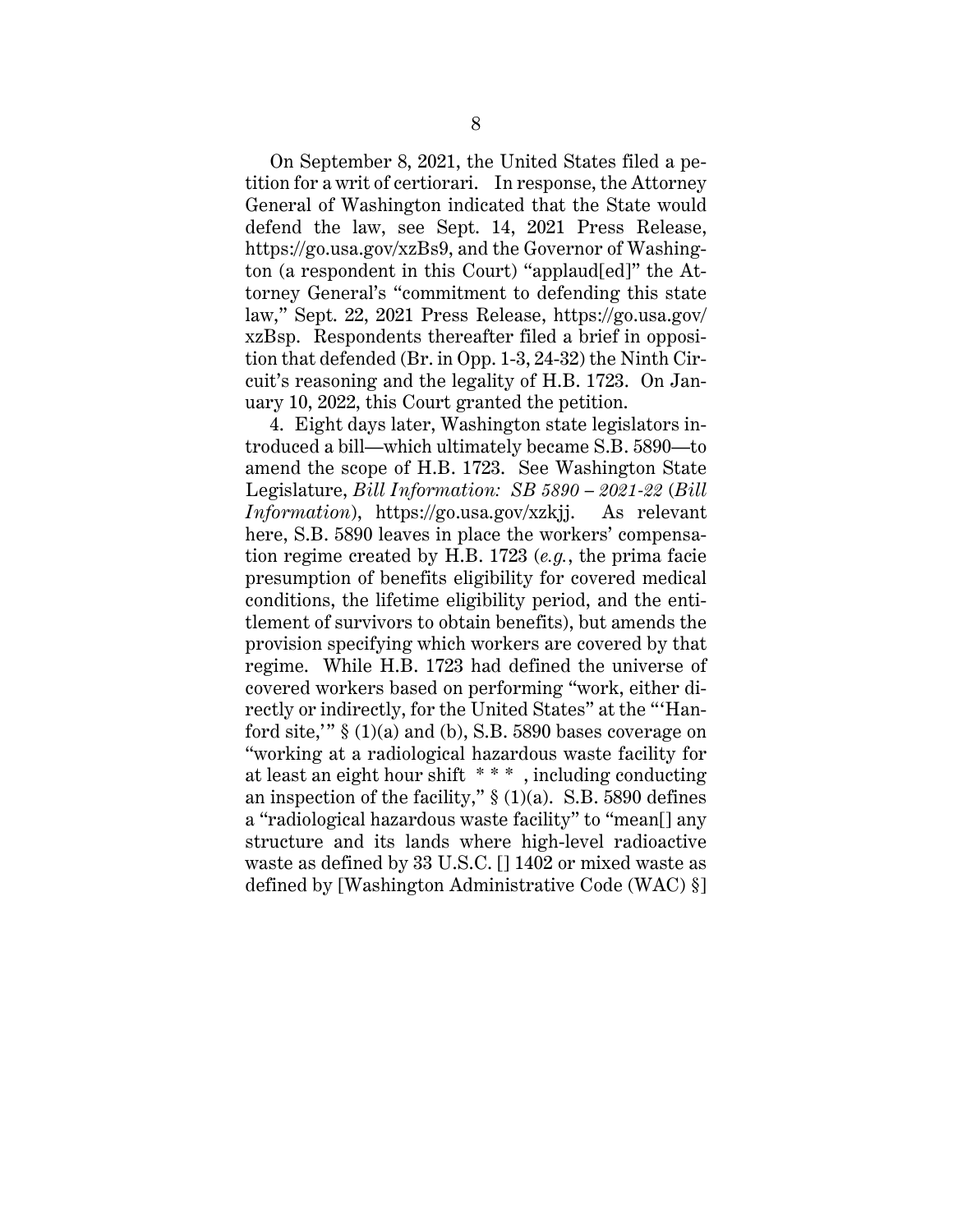173-303-040 is stored or disposed of, except for military installations as defined in" specified federal regulatory provisions.  $\S(1)(a)$  and  $(b)$ .<sup>4</sup>

The Washington Senate passed S.B. 5890 on February 12, 2022. *Bill Information*, *supra*. The Washington House of Representatives passed it on March 2, 2022, and the Governor signed it into law on March 11, 2022. *Ibid.* A report accompanying S.B. 5890 in the Washington Senate states that the bill "expands the population" of covered workers "slightly" compared to H.B. 1723. *Senate Bill Report: SSB 5890* at 4 (Feb. 12, 2022), https://go.usa.gov/xzkXx. That report and the Final Bill Report reference the pendency of this case in this Court, and the Washington Attorney General's Office testified in support of the legislation. *Id.* at 3-4; *Final Bill Report: SSB 5890*, https://go.usa.gov/xzkXK.

#### **ARGUMENT**

Respondents contend that the Washington legislature's recent enactment of S.B. 5890 moots this case and that the Court should accordingly vacate the judgment below and remand the case to the lower courts. But respondents fail to carry their burden to show that the Court could not possibly afford any effectual relief. S.B. 5890 contains multiple ambiguities that will ultimately be resolved by state courts, and there are a variety of circumstances in which determining H.B. 1723's legality would continue to have concrete significance with respect to at least some individuals' existing claims. At most, respondents demonstrate that the question on which this Court granted certiorari, which concerns the

<sup>4</sup> S.B. 5890 also excludes "communicable diseases" from the "[r]espiratory disease[s]" and "[n]eurological disease[s]" that are covered by H.B. 1723's workers' compensation regime. S.B. 5890  $§$  (3)(a) and (e).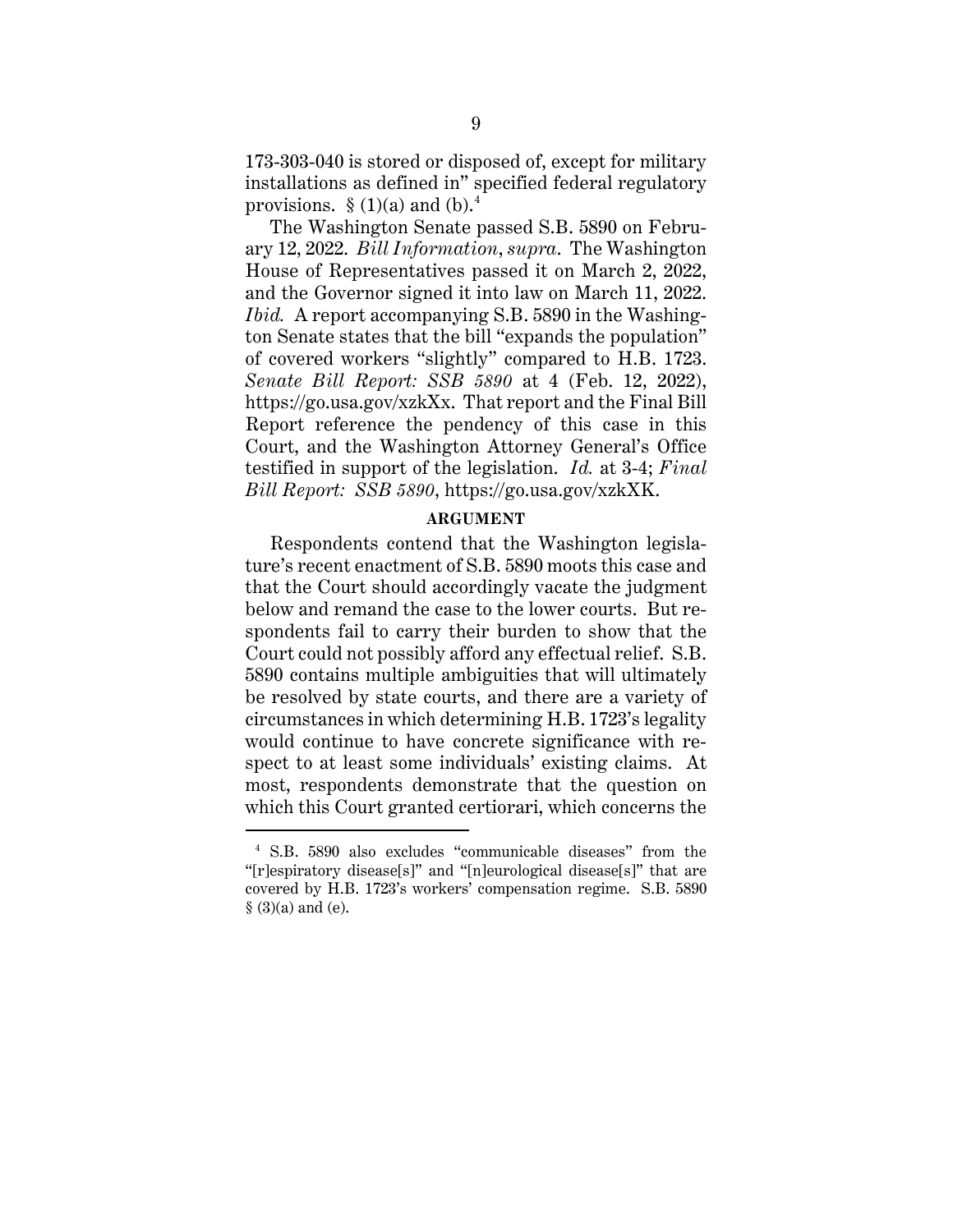validity of H.B. 1723, is likely to have less practical significance than it did when the Court decided to review this case. But that argument does not implicate the jurisdictional issue of mootness; it speaks instead to whether the Court should, as a prudential matter, exercise its equitable discretion to vacate the decision below and remand for any appropriate further proceedings.

Although such a disposition would be reasonable, the better approach is to decide the question presented. This Court has exercised its discretion to issue merits decisions in similar prior circumstances, including in cases like this one where intervening legislation does not redress the harm alleged and appears designed to prevent this Court's review. If the Court decides not to resolve the question presented, it should vacate the judgment below and remand for any appropriate further proceedings, rather than ordering dismissal.

#### **A. Respondents Have Not Met Their Burden To Show That This Case Has Become Moot**

When a party to a case pending before this Court "suggests that the controversy has, since the rendering of judgment below, become moot, that party bears the burden of coming forward with the subsequent events that have produced that alleged result." *Cardinal Chem. Co.* v. *Morton Int'l, Inc.*, 508 U.S. 83, 98 (1993). This Court has said that the burden of showing mootness at this stage of a case is "demanding." *Mission Prod. Holdings, Inc.* v. *Tempnology, LLC*, 139 S. Ct. 1652, 1660 (2019); see, *e.g.*, *Michigan* v. *Long*, 463 U.S. 1032, 1042 n.8 (1983) ("[T]he party who alleges that a controversy before [this Court] has become moot has the 'heavy burden' of establishing that [the Court] lack[s] jurisdiction.") (citation omitted). This Court will find a pending merits case moot "only if 'it is impossible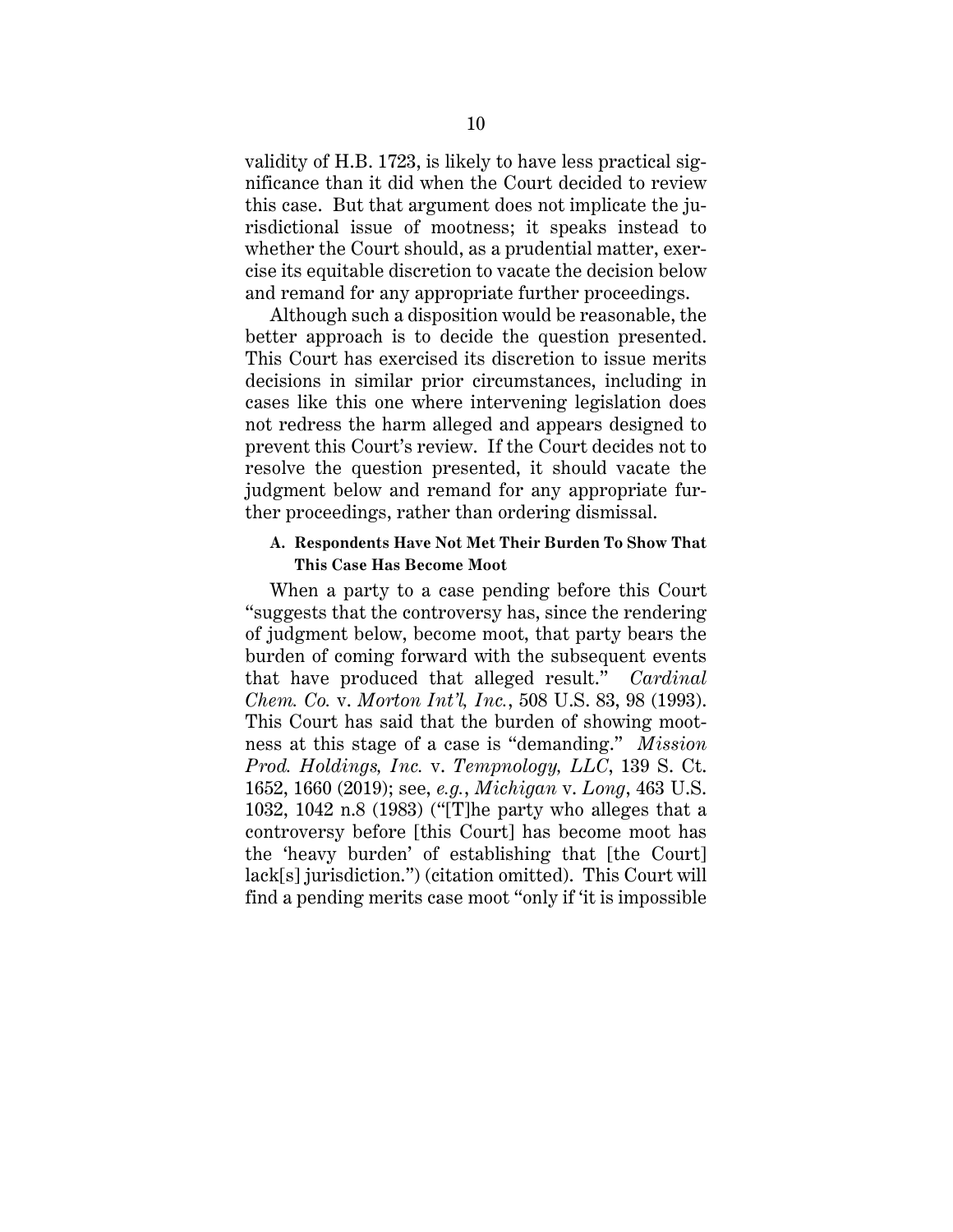for a court to grant any effectual relief whatever.'" *Mission Prod.*, 139 S. Ct. at 1660 (quoting *Chafin* v. *Chafin*, 568 U.S. 165, 172 (2013)). Any remaining "claims, if at all plausible, ensure a live controversy." *Ibid.*; see, *e.g.*, *Knox* v. *SEIU*, 567 U.S. 298, 307-308 (2012) ("As long as the parties have a concrete interest, however small, in the outcome of the litigation, the case is not moot.") (brackets and citation omitted).

For multiple reasons, respondents have not carried their burden to establish mootness here.

1. H.B. 1723 took effect on June 7, 2018, see J.A. 35, and all of its provisions remained in force through the enactment into law of S.B. 5890 on March 11, 2022, see Mootness Br. 9. DOE informs this Office that, during that nearly four-year period, more than 200 workers' compensation claims were allowed under H.B. 1723. The government has challenged nearly all of those allowed claims, and those disputes are "working their way through State administrative and court proceedings." *Id.* at 16. Under Washington law, providers of workers' compensation insurance are required to pay out awards while they are being challenged on appeal, on the express condition that beneficiaries must repay any awards that are ultimately reversed. See Wash. Rev. Code Ann. §§ 51.32.210, 51.32.240, 51.52.050. DOE informs this Office that the federal government has paid nearly \$17 million on claims allowed under H.B. 1723 since the law took effect in 2018 and that nearly \$20 million is allocated to additional reserve liability for future payments on those allowed claims.

If, as the United States has contended throughout this case, H.B. 1723 is invalid under principles of federal intergovernmental immunity, DOE would not be liable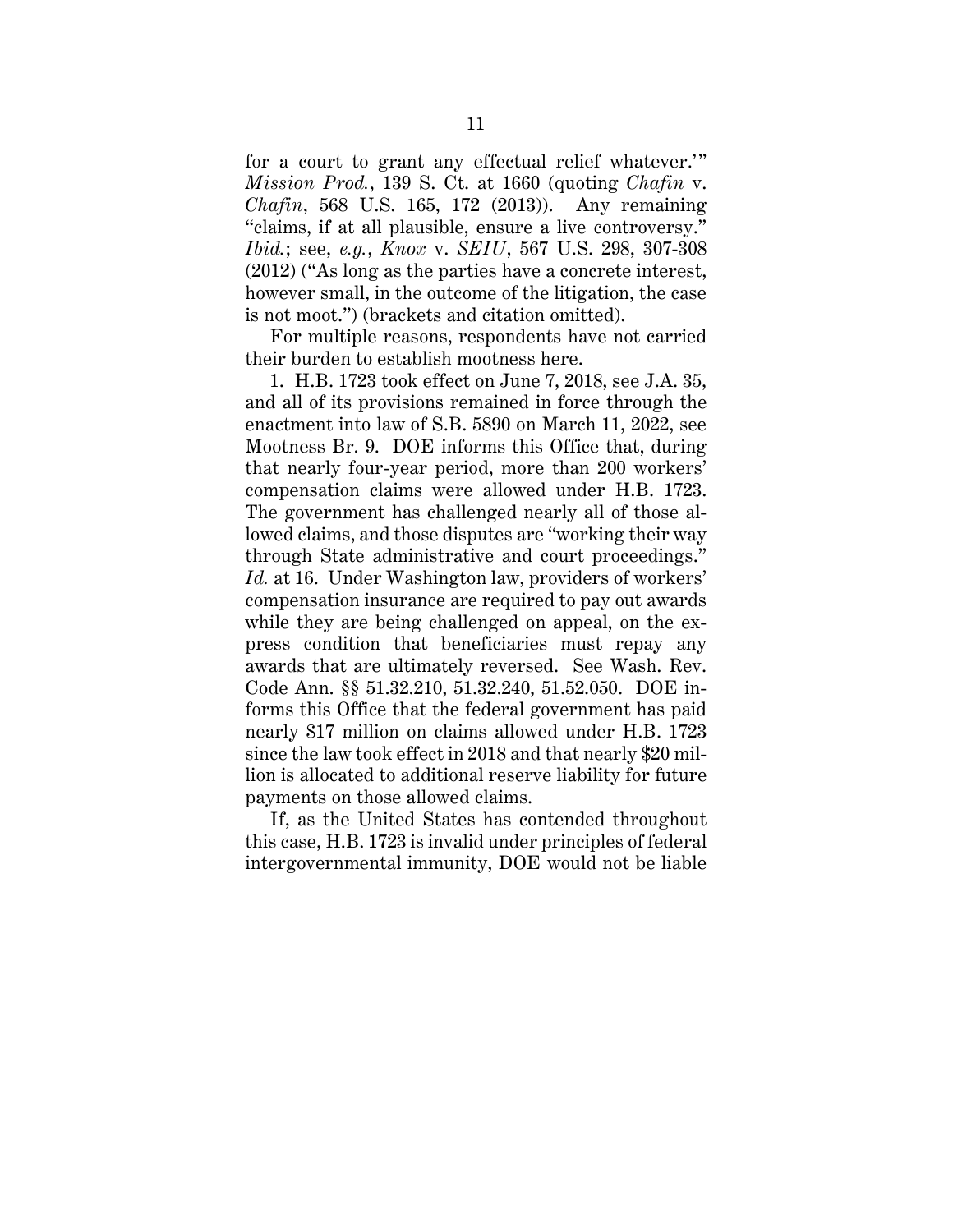for claims that were allowed under that law. The government would thus have the option to recoup payments that have been made while challenges to H.B. 1723 were pending, and it would not have to make the future payments for which it is currently liable under claims allowed pursuant to H.B. 1723. Relieving the government of those financial obligations would constitute "effectual relief" sufficient to defeat a mootness claim under a straightforward application of this Court's precedents. *Mission Prod.*, 139 S. Ct. at 1660 (citation omitted); see *ibid.* ("[N]othing so shows a continuing stake in a dispute's outcome as a demand for dollars and cents.").

To be sure, the scope of the relief that the government might obtain now that H.B. 1723 applies only to a closed universe of previously allowed claims is narrower than the amount of money that was potentially at stake before the State enacted S.B. 5890 (when H.B. 1723 had both prospective and retroactive application). But this Court has repeatedly held that parties' "interest in the retrospective relief they have requested \* \* \* saves their \* \* \* claim from mootness." *Collins* v. *Yellen*, 141 S. Ct. 1761, 1780 (2021); see, *e.g.*, *Decker* v. *Northwest Envt'l Def. Ctr.*, 568 U.S. 597, 609-610 (2013) (holding that "a live controversy continues to exist regarding whether petitioners may be held liable  $***$  under the earlier version of" a subsequently amended rule); *Davenport* v. *Washington Educ. Ass'n*, 551 U.S. 177, 182 n.1 (2007) (similarly holding that a case was not moot where the petitioner sought monetary relief "for respondent's alleged violation of the prior version of" a subsequently amended Washington law); see also 13C Charles Alan Wright et al*., Federal Practice and Procedure* § 3533.6, at 299-300 (2008) (explaining that "obvious reasons for denying mootness" exist "when the former provisions"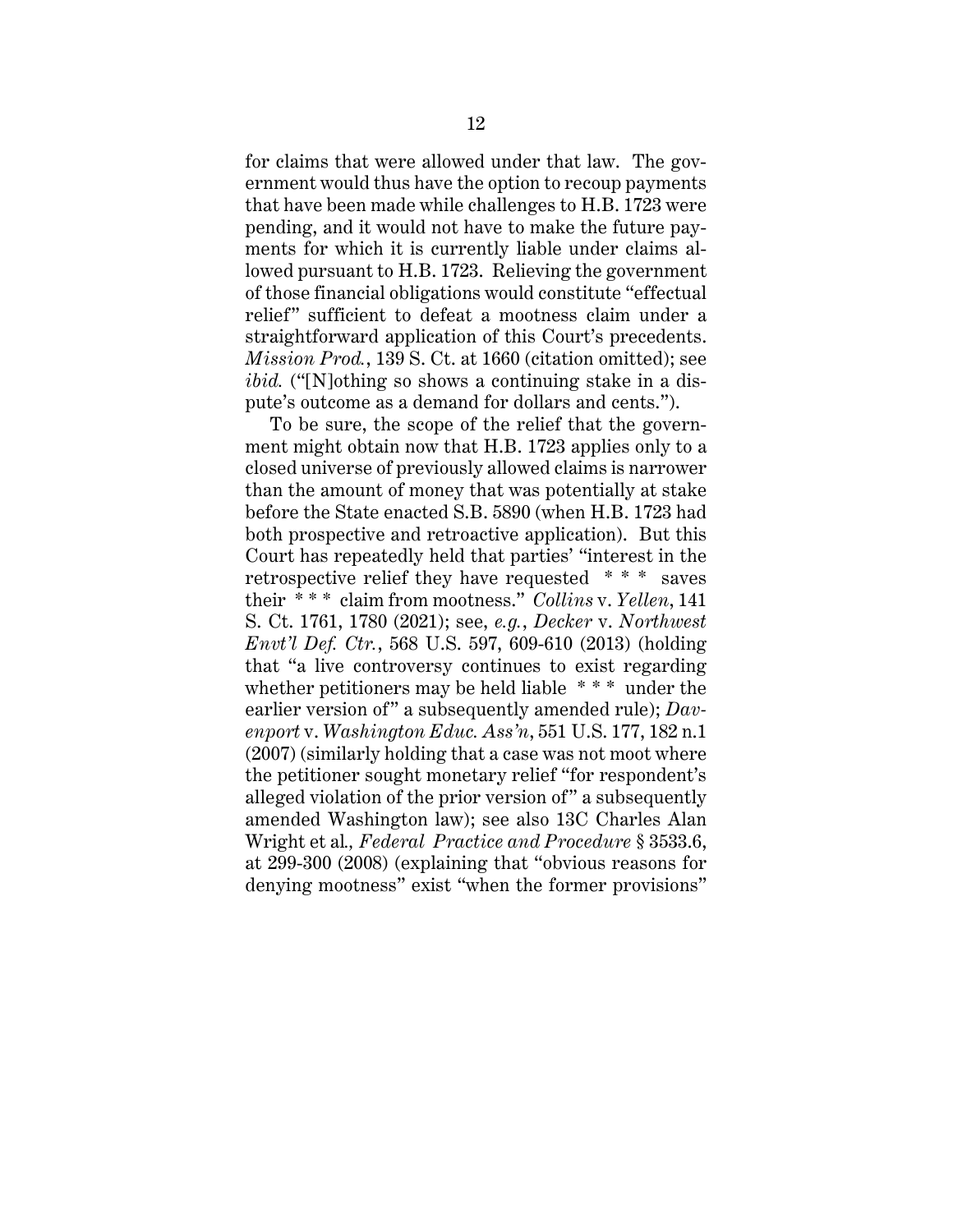of a subsequently amended law "control the consequences of past transactions").

2. Respondents' principal response (Mootness Br. 16-17) to the foregoing line of argument is that "any claim that has been approved under" H.B. 1723 "would also be approved under" S.B. 5890, because S.B. 5890 (like H.B. 1723) applies to all "federal contract workers at Hanford." Accordingly, respondents assert (*id.* at 17), "no worker whose pending claim has received the benefit of [H.B.] 1723" would "lose that benefit under the revised law, and there would be no benefit to the United States of invalidating [H.B.] 1723."

Respondents simply assume without analysis of S.B. 5890's text that the new law covers every worker that H.B. 1723 previously covered. The coverage provisions in those two statutes, however, include completely different language. H.B. 1723 applied to "any person \* \* \* engaged in the performance of work, either directly or indirectly, for the United States" within the "'Hanford site.'"  $\S(1)(a)$  and (b). S.B. 5890, by contrast, applies to workers at any "radiological hazardous waste facility," a term that it defines to "mean[] any structure and its lands" (except for certain military installations) where specified forms of dangerous waste are "stored or disposed of."  $\S(1)(a)$  and (b). It is far from clear that every portion of the sprawling, 560-square-mile Hanford site where federal contract workers have been stationed falls within the ordinary meaning of "any structure and its lands where" the specified forms of dangerous waste are "stored or disposed of." § (1)(b).

For example, some construction projects on the Hanford site where federal contract workers have performed services—including the large waste-treatmentand-immobilization facility currently being constructed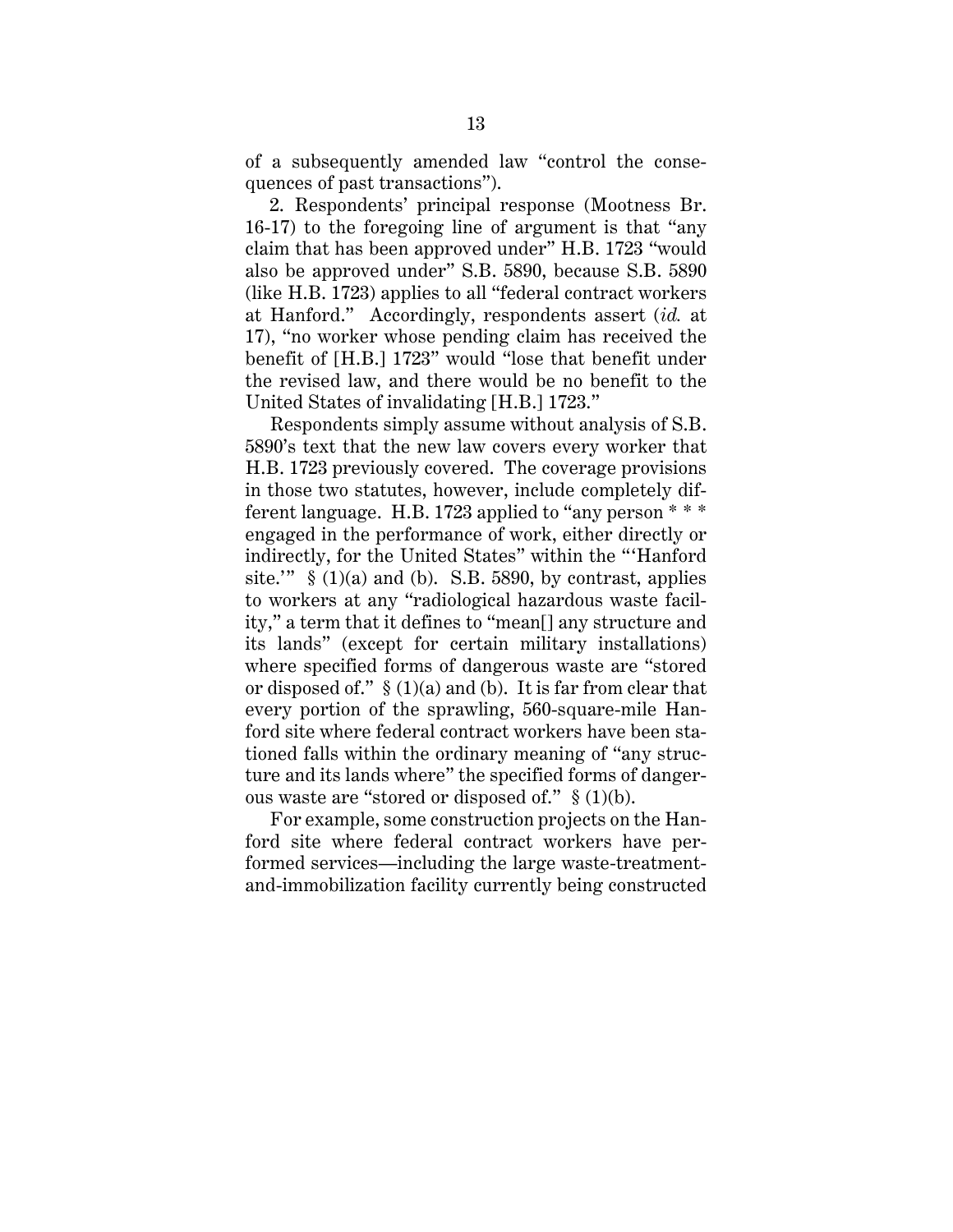at the center of the site—fall outside the most natural understanding of a "structure and its lands" where the specified forms of waste are "stored or disposed of." S.B. 5890 § (1)(b)*.* Likewise, some current and former office and administrative buildings on the Hanford site do not appear to fit within S.B. 5890's geographic coverage because they are separated from any structure that stores or disposes of dangerous waste. Cf. J.A. 46, 183 (describing the wide range of workers at Hanford).

It accordingly appears that at least some workers who were previously covered by H.B. 1723 may not be covered by S.B. 5890. If any such workers have had claims allowed under H.B. 1723, the proper disposition of those claims would continue to depend on whether H.B. 1723 is valid. Although the number of claims in that category may be relatively low, a party's continuing "concrete interest, however small, in the outcome of the litigation" ensures that a "case is not moot." *Knox*, 567 U.S. at 307-308 (citation omitted); see, *e.g.*, *Chafin*, 568 U.S. at 177 (explaining that "even the availability of a 'partial remedy' is 'sufficient to prevent a case from being moot'") (brackets and citation omitted); *Ellis* v. *Brotherhood of Ry. Clerks*, 466 U.S. 435, 442 (1984) (holding that case was not moot even though the "amount at issue is undeniably minute").

Respondents might have different views on various steps in that analysis. They might interpret undefined phrases such as "any structure and its lands" or "stored or disposed of," S.B. 5890 § (1)(b), more broadly than those terms' ordinary meaning would suggest. Or they might contend that S.B. 5890 displaces H.B. 1723 as the governing standard for all claims—even those previously allowed under H.B. 1723 but not covered by S.B.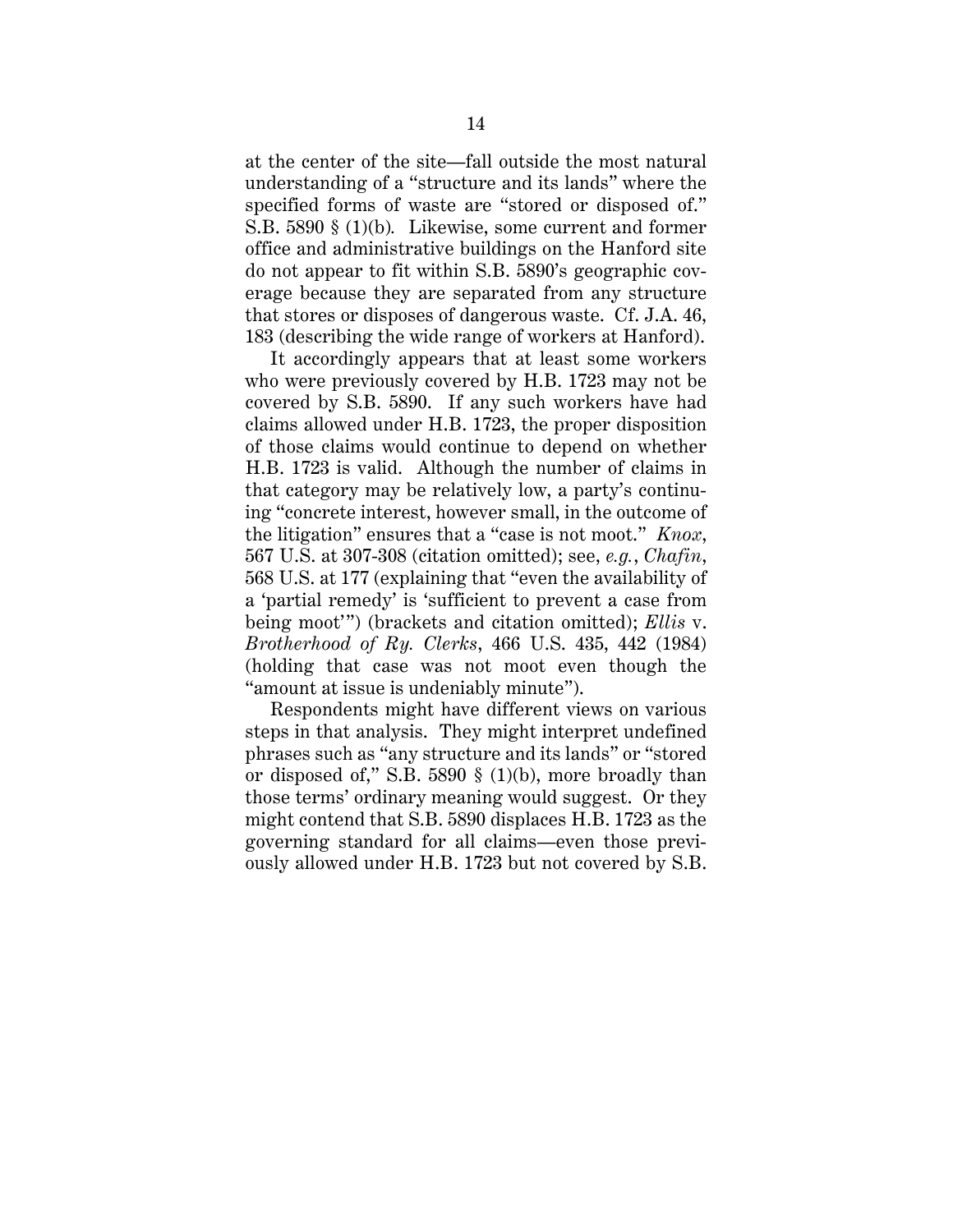5890—despite S.B. 5890's lack of any language mandating that result.

The Washington courts' eventual resolution of those interpretive questions will help to define the practical consequences of the Washington legislature's enactment of S.B. 5890. For present purposes, however, potential arguments like those are beside the point. The "views of the State's attorney general" or other executive-branch officials on such issues "do not garner controlling weight"; the state courts determine the meaning of state law. *Animal Sci. Prods., Inc.* v. *Hebei Welcome Pharm. Co.*, 138 S. Ct. 1865, 1874 (2018). And overcoming respondents' mootness claim does not require a showing that a decision holding H.B. 1723 invalid *will necessarily* benefit the government financially; it is enough that a court "might order some remedy." *Decker*, 568 U.S. at 610; see, *e.g.*, *Mission Prod.*, 139 S. Ct. at 1660 ("Ultimate recovery \* \* \* may be uncertain or even unlikely \* \* \* . But that is of no moment. If there is any chance of money changing hands, [the petitioner's] suit remains live.").

 3. Respondents assert that, going forward, S.B. 5890 will "cure the problem" that the United States identified in H.B. 1723 because the new law will apply to state inspectors and employees of non-federal-contractor private firms at and around the Hanford site. Mootness Br. 15 (citation omitted); see *id.* at 1-2, 10, 16. But even if S.B. 5890 were valid, that would not moot the dispute over H.B. 1723's validity in the circumstances where the prior law continues to govern, as described above.

In any event, S.B. 5890 will not necessarily cure the impermissible discrimination against the federal government previously imposed by H.B. 1723. Even as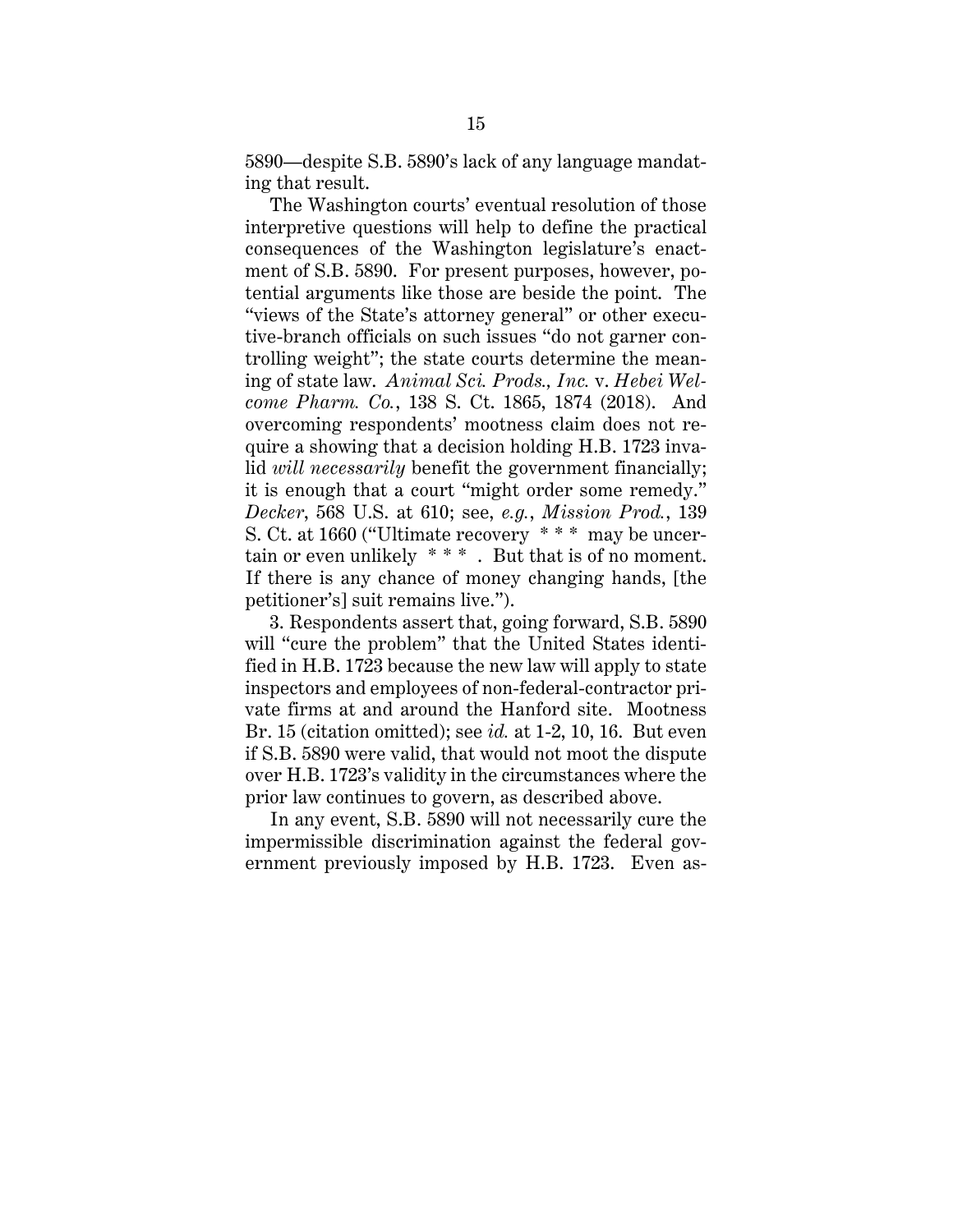suming that S.B. 5890 covers state inspectors and employees of non-federal-contractor private firms at and around the Hanford site, that would at best address the "blatant facial discrimination against the Federal Government" that H.B. 1723 imposed. Pet. App. 39a (Collins, J., dissenting from the denial of rehearing en banc). The intergovernmental-immunity doctrine, however, does not protect only against *facial* discrimination. The state law invalidated in *McCulloch* v. *Maryland*, 17 U.S. (4 Wheat.) 316 (1819), for example, did not facially discriminate against the Bank of the United States, but instead applied to "any Bank . . . established without authority from the State." *United States* v. *County of Fresno*, 429 U.S. 452, 457 (1977).

Instead, S.B. 5890's legality would turn on whether the classifications in that law rest on "'significant differences between'" different classes of workers—that is, whether the state law regulates federal contract workers and other similarly situated employees "with an even hand." *Dawson* v. *Steager*, 139 S. Ct. 698, 703 (2019) (citation omitted). Contrary to respondents' suggestions (Mootness Br. 2, 7, 15), identifying that standard does not concede the validity of S.B. 5890. Depending on how state courts ultimately construe the new law, it may have many of the same defects as H.B. 1723.

It remains unclear, for example, how the State of Washington can justify subjecting the employer of a federal-contract-worker accountant who worked a single eight-hour shift on a part of the Hanford site away from the most contaminated areas to dramatically greater costs than the employer of workers who spend a career in dangerous occupations such as mining, milling, refining, or chemical-plant work. Cf. U.S. Opening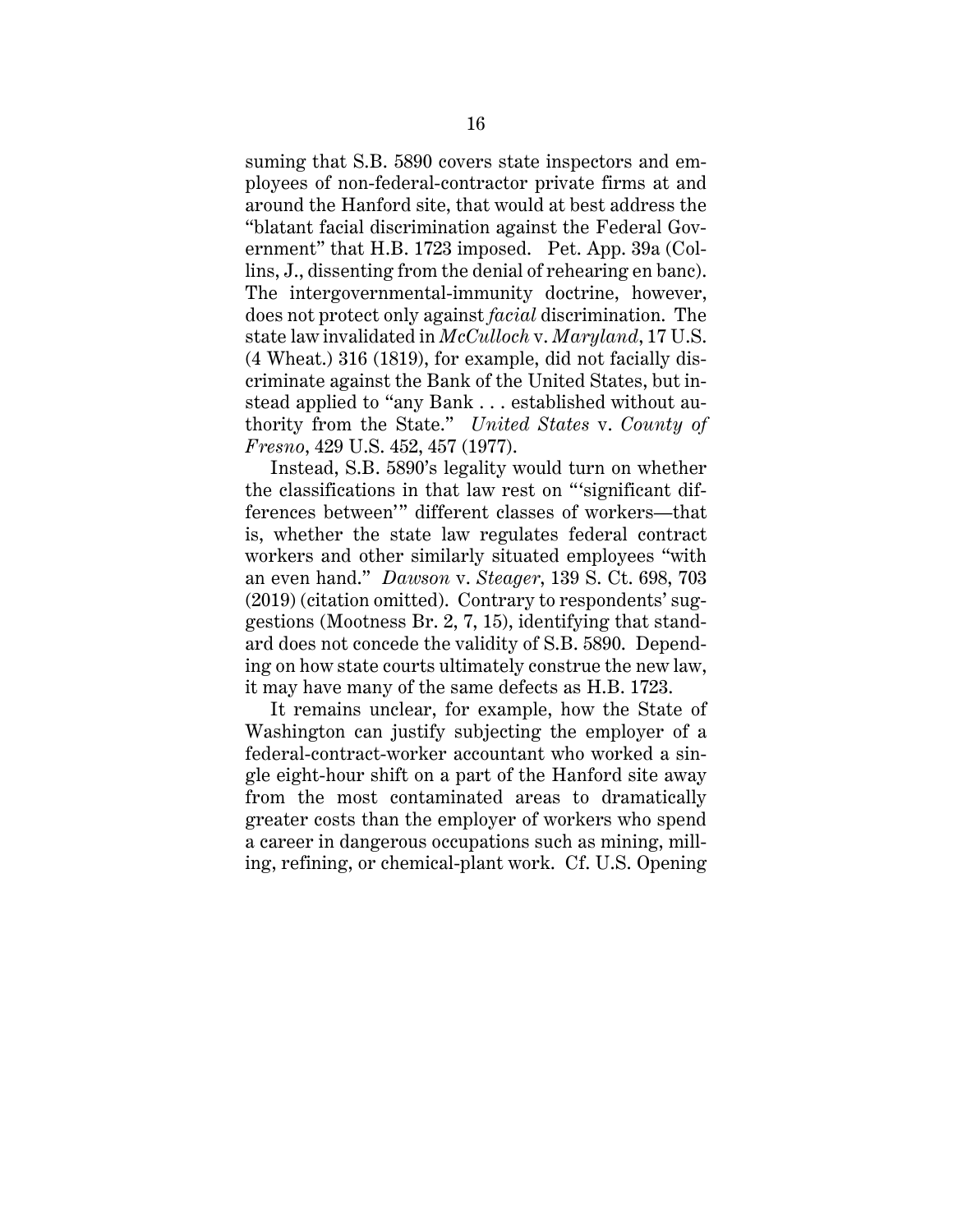Br. 24-25, 28. It is also unclear why employers of workers at facilities where the specified forms of dangerous waste are "stored or disposed of," S.B.  $5890 \text{ } \frac{6}{5}$  (1)(b), should be subject to drastically greater burdens than, for example, employers of workers at facilities where that same kind of waste is treated or generated. And it is no answer that S.B. 5890 may treat a few other entities as *poorly* as it treats the United States; under the intergovernmental-immunity doctrine, a State must treat the federal government as well as it treats the "*favored* class" (*i.e.*, similarly situated employers not subject to the burdensome workers' compensation law). *Dawson*, 139 S. Ct. at 705.

To be sure, we agree with respondents that "[t]his Court should not evaluate Washington's new law in the first instance." Mootness Br. 2. If the United States ultimately pursues an intergovernmental-immunity challenge to S.B. 5890, that suit will "raise different issues and require development of a different record" than does the current challenge to H.B. 1723. *Id*. at 16. Maintaining this case on its docket for the purpose of determining *S.B. 5890's* validity therefore would be inconsistent with this Court's usual role as "a court of review, not of first view." *Decker*, 568 U.S. at 610 (citation omitted). But respondents cannot rely on their claims about S.B. 5890 as a basis to argue that the parties' existing dispute about the validity of *H.B. 1723*—the dispute this Court granted certiorari to resolve—has become moot.

### **B. Although The Practical Importance Of This Case Is Now More Limited Than It Was At The Petition Stage, The Court Should Still Resolve The Question Presented**

Even when changed circumstances do not render a case moot, they may suggest that deciding the question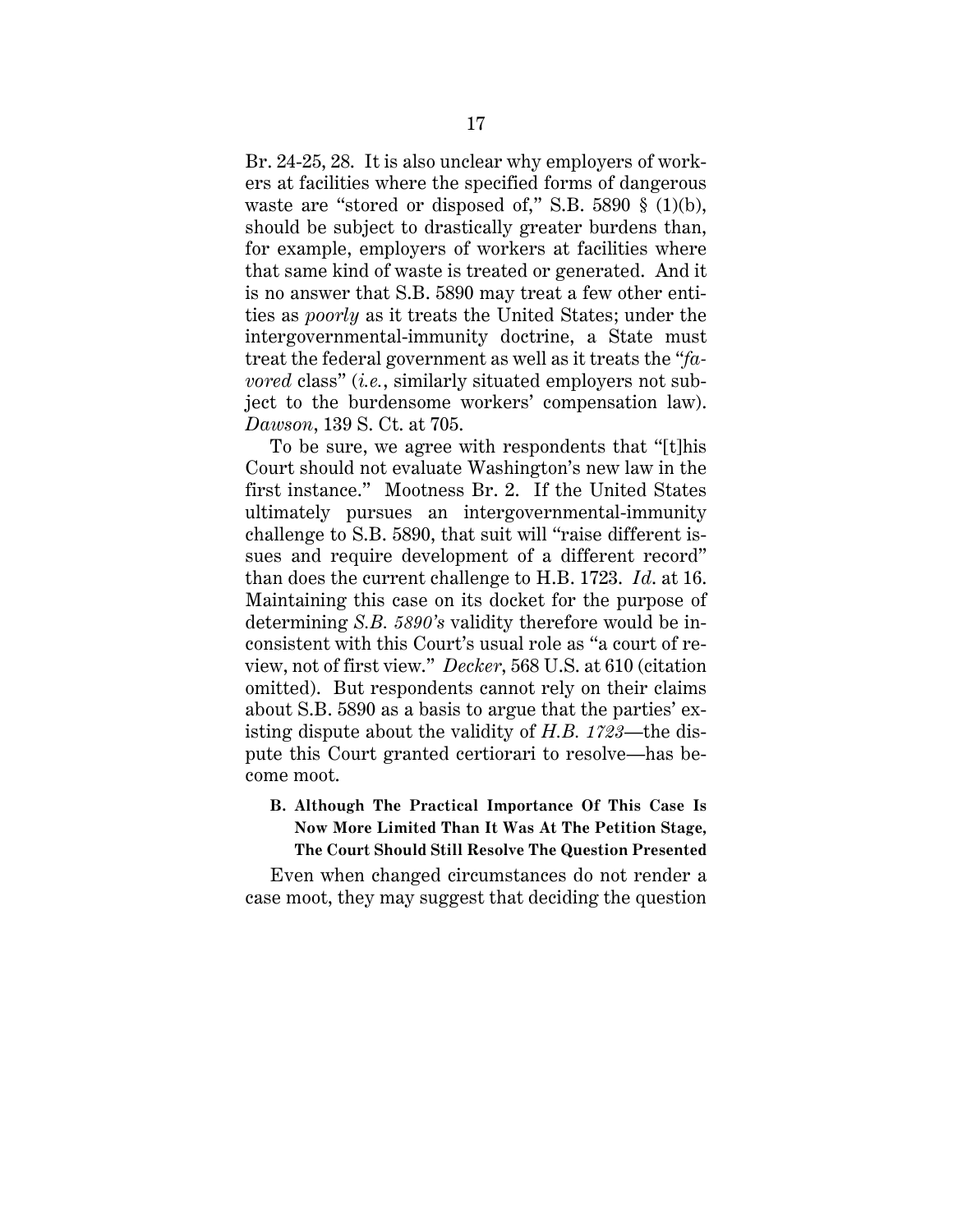on which this Court previously granted certiorari is no longer a sound use of the Court's resources. Where changed circumstances have that effect, the Court may vacate the judgment below and remand the case for further proceedings in the lower courts. The propriety of that course depends "on the equities of the case." *Lawrence* v. *Chater*, 516 U.S. 163, 168 (1996) (per curiam); see, *e.g.*, *Biden* v. *Sierra Club*, 142 S. Ct. 56 (2021); *Kiyemba* v. *Obama*, 559 U.S. 131 (2010) (per curiam). While vacating and remanding would be a reasonable approach here, the sounder course is to resolve the question concerning the validity of H.B. 1723 that the Court granted certiorari to decide.

1. So long as a case in which the Court has granted certiorari is not formally moot, the Court generally resolves the question presented and leaves it to the parties and the lower courts "at later stages of the litigation to decide" the legal effects of intervening developments. *Chafin*, 568 U.S. at 177; see, *e.g.*, *Zivotofsky* v. *Clinton*, 566 U.S. 189, 194 (2012) ("In general, the Judiciary has a responsibility to decide cases properly before it."). A merits decision is particularly appropriate where intervening developments do not provide "the precise relief that petitioners requested in the prayer for relief in their complaint." *New York State Rifle & Pistol Ass'n, Inc.* v. *City of New York*, 140 S. Ct. 1525, 1526 (2020) (per curiam). Here, the Washington legislature's enactment of S.B. 5890 leaves the United States subject to a continuing obligation to pay tens of millions of dollars in additional workers' compensation costs out of federal taxpayer funds as a result of a single State's law.

As explained above, the prospect that resolving the validity of H.B. 1723 will have concrete significance to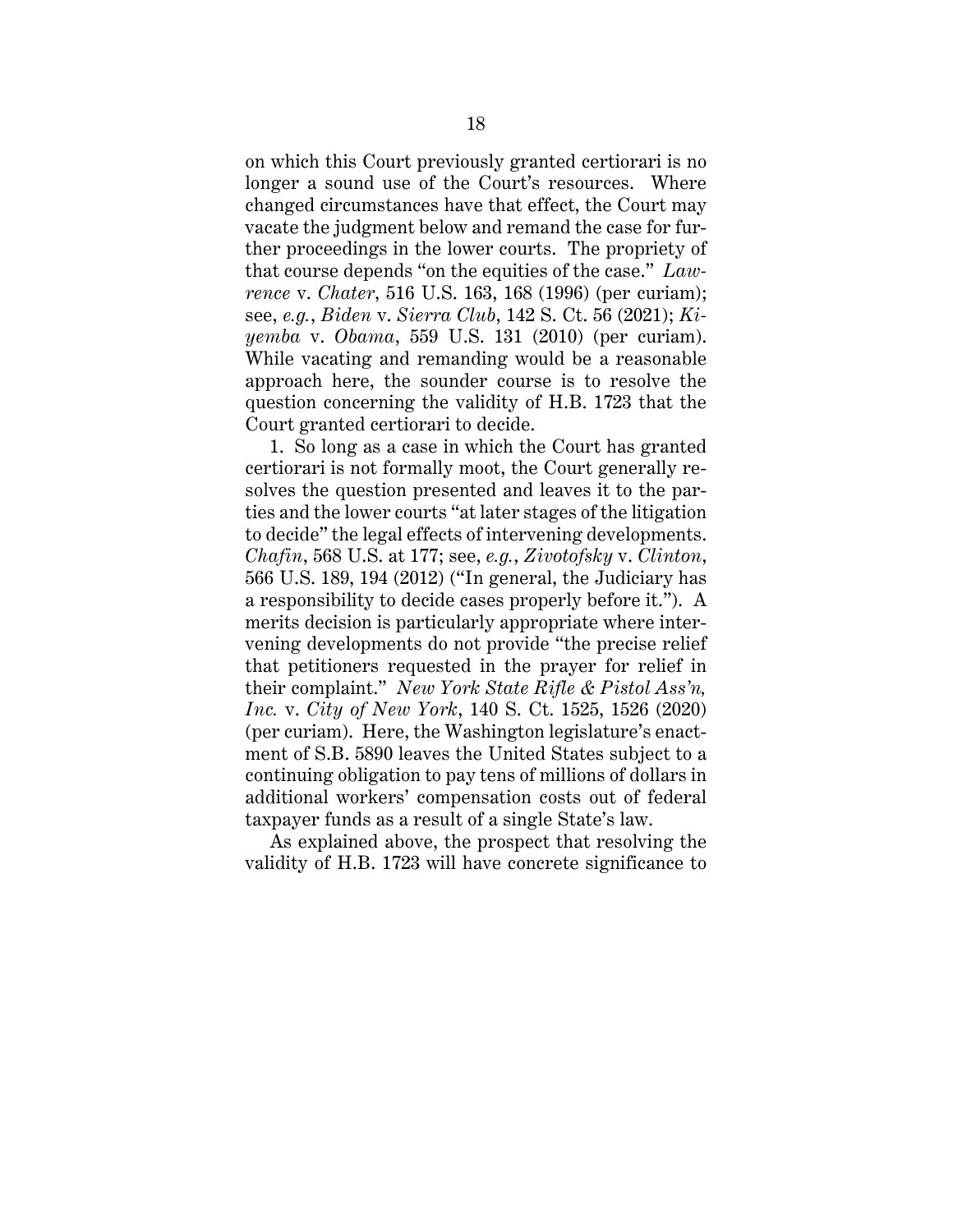the parties is not largely hypothetical or even particularly unlikely. See pp. 11-15, *supra*. This case thus fits comfortably within the category of cases in which this Court has decided the question presented notwithstanding an intervening legal development. See, *e.g.*, *North Carolina* v. *Covington*, 138 S. Ct. 2548, 2553 (2018) (per curiam) (resolving plaintiffs' challenge to earlier district lines after those lines were redrawn); *Davenport*, 551 U.S. at 182 n.1 (resolving challenge to Washington state law even after it was amended); *Northeastern Fla. Chapter of the Associated Gen. Contractors* v. *City of Jacksonville*, 508 U.S. 656, 662 (1993) (similar for amended city ordinance).

2. Resolving the question presented is particularly warranted here because respondents appear to have brought about the intervening legal development for the purpose of preventing this Court's review while continuing to subject the United States to the same harm. This Court has an "interest in preventing litigants from attempting to manipulate the Court's jurisdiction to insulate a favorable decision from review." *City of Erie* v. *Pap's A. M.*, 529 U.S. 277, 288 (2000). The Court has accordingly stated that "postcertiorari maneuvers designed to insulate a decision from review \* \* \* must be viewed with a critical eye." *Knox*, 567 U.S. at 307.

As noted above, respondents filed a brief in opposition that defended the Ninth Circuit's decision upholding H.B. 1723 on the merits. Respondents have not disavowed the view that H.B. 1723 is valid, and they presumably will continue to defend H.B. 1723 in any appeals from benefits awards made under that law. Yet only eight days after this Court granted certiorari, the respondent State—with supporting testimony from the